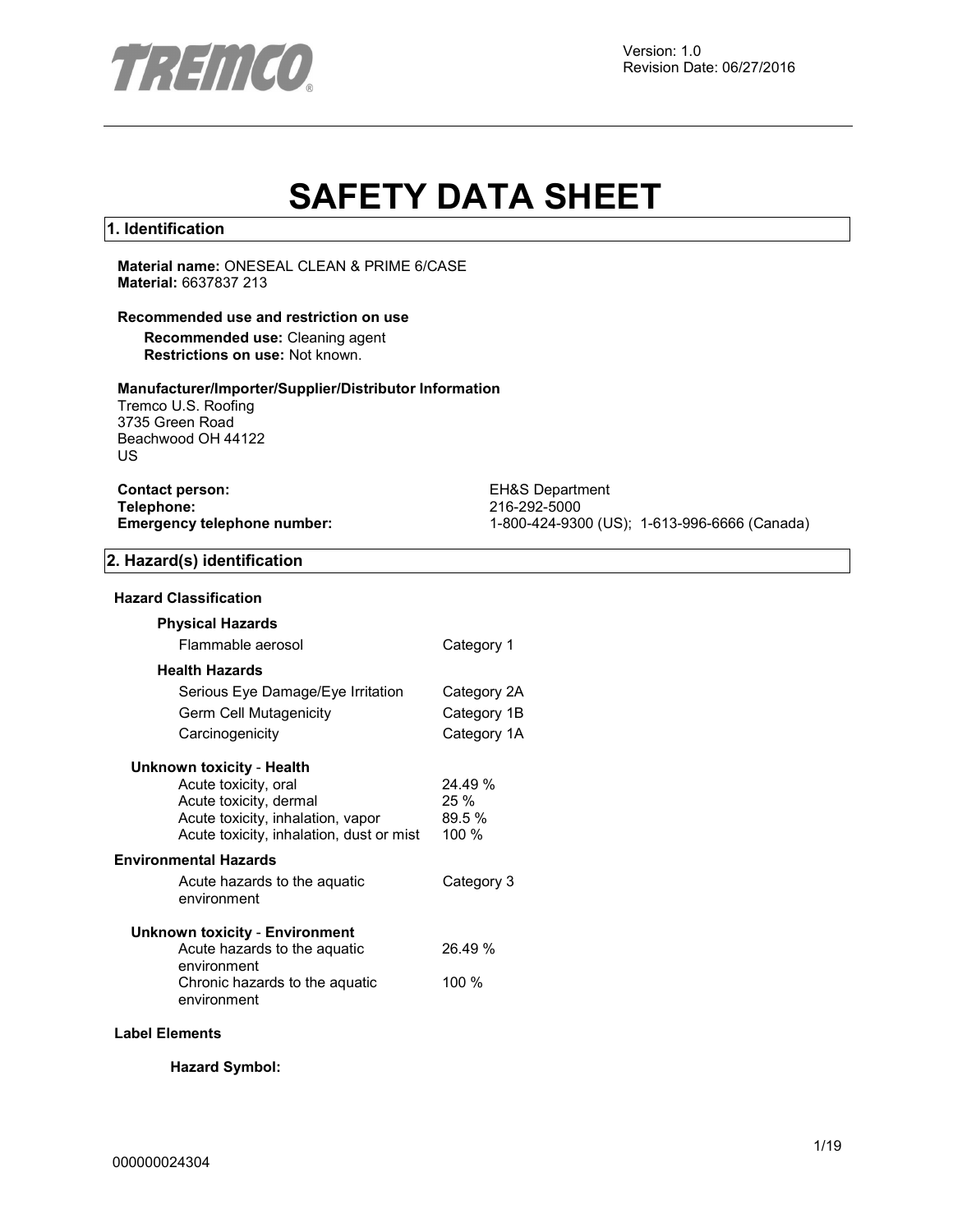



| <b>Signal Word:</b>                                         | Danger                                                                                                                                                                                                                                                                                                                                                                                                                                                                                                                        |
|-------------------------------------------------------------|-------------------------------------------------------------------------------------------------------------------------------------------------------------------------------------------------------------------------------------------------------------------------------------------------------------------------------------------------------------------------------------------------------------------------------------------------------------------------------------------------------------------------------|
| <b>Hazard Statement:</b>                                    | Extremely flammable aerosol.<br>Causes serious eye irritation.<br>May cause genetic defects.<br>May cause cancer.<br>Harmful to aquatic life.<br>Pressurized container: May burst if heated.                                                                                                                                                                                                                                                                                                                                  |
| Precautionary<br>Statement:                                 |                                                                                                                                                                                                                                                                                                                                                                                                                                                                                                                               |
| <b>Prevention:</b>                                          | Keep away from heat, hot surfaces, sparks, open flames and other ignition<br>sources. No smoking. Do not spray on an open flame or other ignition<br>source. Do not pierce or burn, even after use. Wash thoroughly after<br>handling. Wear protective gloves/protective clothing/eye protection/face<br>protection. Obtain special instructions before use. Do not handle until all<br>safety precautions have been read and understood. Use personal protective<br>equipment as required. Avoid release to the environment. |
| <b>Response:</b>                                            | If in eyes: Rinse cautiously with water for several minutes. Remove contact<br>lenses, if present and easy to do. Continue rinsing. If eye irritation persists:<br>Get medical advice/attention. If exposed or concerned: Get medical<br>advice/attention.                                                                                                                                                                                                                                                                    |
| Storage:                                                    | Protect from sunlight. Do not expose to temperatures exceeding 50 °C/ 122<br>°F. Store locked up.                                                                                                                                                                                                                                                                                                                                                                                                                             |
| Disposal:                                                   | Dispose of contents/container to an appropriate treatment and disposal<br>facility in accordance with applicable laws and regulations, and product<br>characteristics at time of disposal.                                                                                                                                                                                                                                                                                                                                    |
| Other hazards which do not<br>result in GHS classification: | None.                                                                                                                                                                                                                                                                                                                                                                                                                                                                                                                         |

# **3. Composition/information on ingredients**

#### **Mixtures**

| <b>Chemical Identity</b>       | <b>CAS number</b> | Content in percent (%)* |
|--------------------------------|-------------------|-------------------------|
| Methyl acetate                 | 79-20-9           | 40 - 70%                |
| Liquefied petroleum gases      | 68476-86-8        | 15 - 40%                |
| Methyl ethyl ketone            | 78-93-3           | $10 - 30%$              |
| Butyl acetate                  | 123-86-4          | $10 - 30%$              |
| Aromatic petroleum distillates | 64742-95-6        | $1 - 5%$                |
| Cumene                         | $98 - 82 - 8$     | $0.5 - 1.5%$            |
| Ethylbenzene                   | $100 - 41 - 4$    | $0.5 - 1.5%$            |
| 1,2,4-Trimethylbenzene         | $95 - 63 - 6$     | $0.5 - 1.5%$            |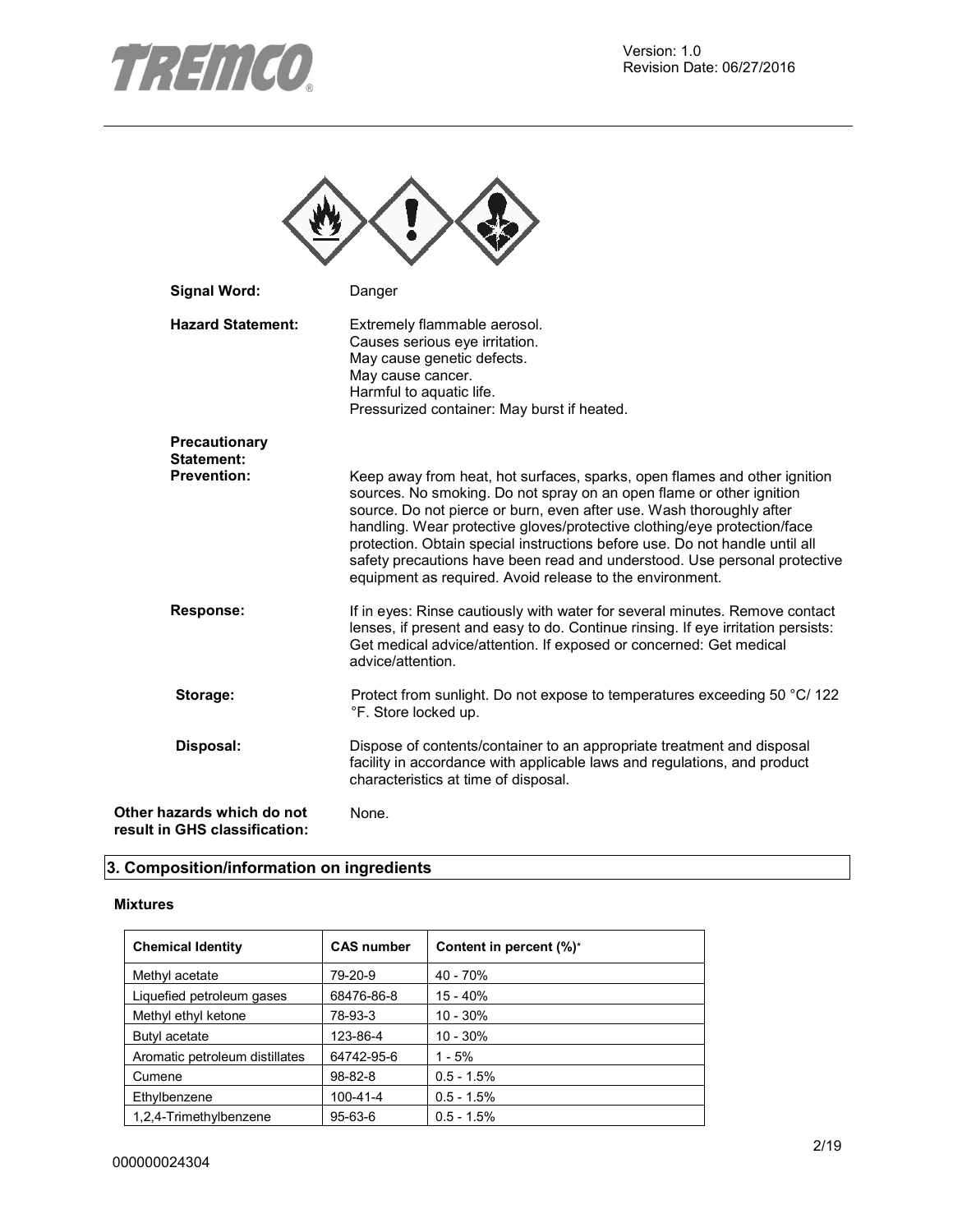

| Methanol      | 67-56-1  | $0.5 - 1.5\%$ |
|---------------|----------|---------------|
| Chlorobenzene | 108-90-7 | $0.5 - 1.5\%$ |
| m-Xvlene      | 108-38-3 | $0.5 - 1.5\%$ |
| ortho-Xvlene  | 95-47-6  | $0.5 - 1.5\%$ |

\* All concentrations are percent by weight unless ingredient is a gas. Gas concentrations are in percent by volume.

| 4. First-aid measures                              |                                                                                                                                                                 |  |  |
|----------------------------------------------------|-----------------------------------------------------------------------------------------------------------------------------------------------------------------|--|--|
| Ingestion:                                         | Call a POISON CENTER/doctor//if you feel unwell. Rinse mouth.                                                                                                   |  |  |
| Inhalation:                                        | Move to fresh air.                                                                                                                                              |  |  |
| <b>Skin Contact:</b>                               | Wash skin thoroughly with soap and water. If skin irritation occurs: Get<br>medical advice/attention.                                                           |  |  |
| Eye contact:                                       | Immediately flush with plenty of water for at least 15 minutes. If easy to do,<br>remove contact lenses. Get medical attention.                                 |  |  |
| Most important symptoms/effects, acute and delayed |                                                                                                                                                                 |  |  |
| <b>Symptoms:</b>                                   | Respiratory tract irritation.                                                                                                                                   |  |  |
|                                                    | Indication of immediate medical attention and special treatment needed                                                                                          |  |  |
| Treatment:                                         | Symptoms may be delayed.                                                                                                                                        |  |  |
| 5. Fire-fighting measures                          |                                                                                                                                                                 |  |  |
| <b>General Fire Hazards:</b>                       | Use water spray to keep fire-exposed containers cool. Fight fire from a<br>protected location. Move containers from fire area if you can do so without<br>risk. |  |  |
| Suitable (and unsuitable) extinguishing media      |                                                                                                                                                                 |  |  |
| Suitable extinguishing<br>media:                   | Use fire-extinguishing media appropriate for surrounding materials.                                                                                             |  |  |

| Unsuitable extinguishing | Do not use water jet as an extinguisher, as this will spread the fire. |
|--------------------------|------------------------------------------------------------------------|
| media:                   |                                                                        |

| <b>Specific hazards arising from</b> | Vapors may travel considerable distance to a source of ignition and flash |
|--------------------------------------|---------------------------------------------------------------------------|
| the chemical:                        | back.                                                                     |

**Special protective equipment and precautions for firefighters** 

| Special fire fighting<br>procedures:               | No data available.                                                                                                                                                     |
|----------------------------------------------------|------------------------------------------------------------------------------------------------------------------------------------------------------------------------|
| Special protective equipment<br>for fire-fighters: | Firefighters must use standard protective equipment including flame<br>retardant coat, helmet with face shield, gloves, rubber boots, and in<br>enclosed spaces, SCBA. |

# **6. Accidental release measures**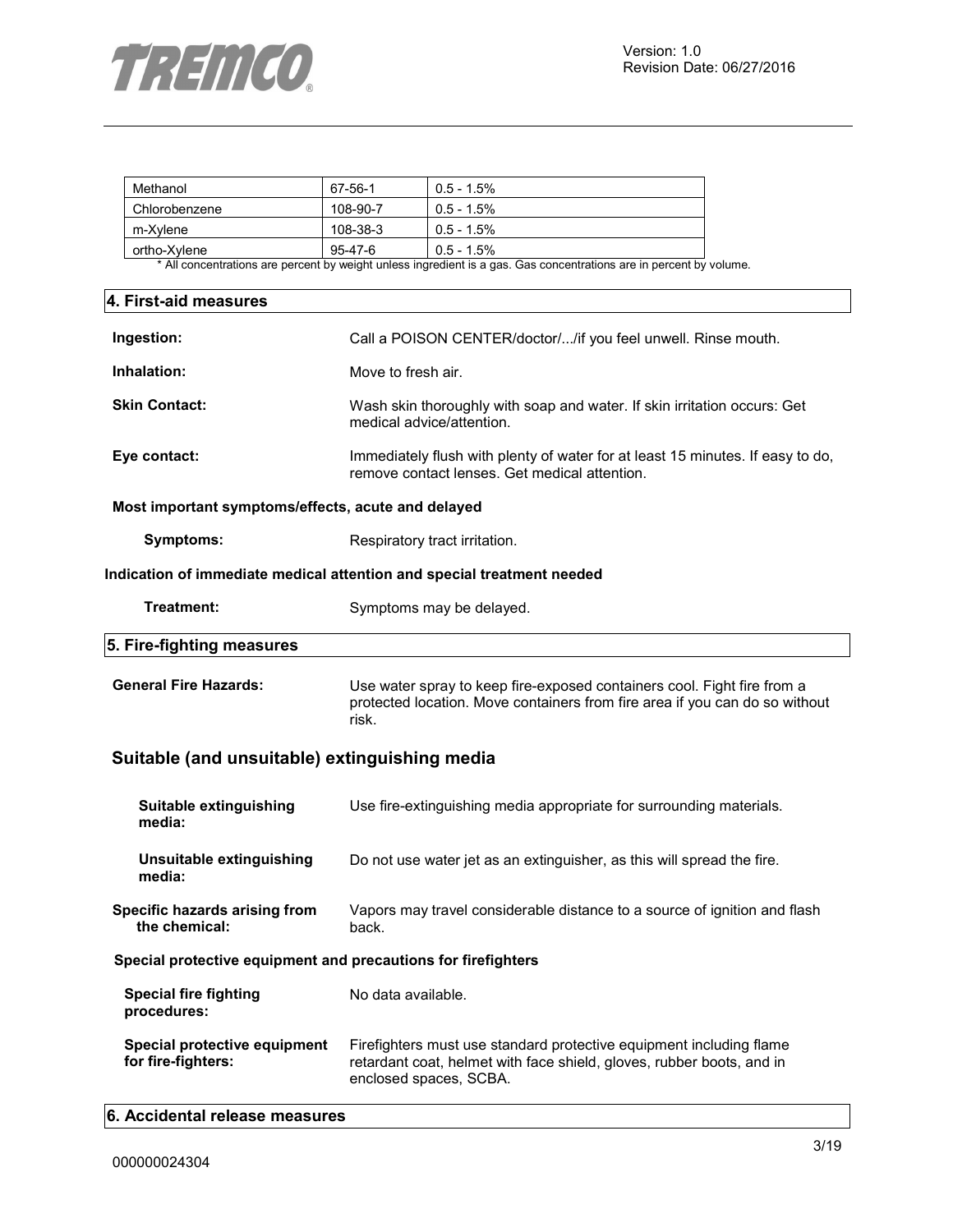

| Personal precautions,<br>protective equipment and<br>emergency procedures: | Ventilate closed spaces before entering them. ELIMINATE all ignition<br>sources (no smoking, flares, sparks or flames in immediate area). Keep<br>upwind.                                                                                                                                                                                                                                                                                                                                                                                                                   |
|----------------------------------------------------------------------------|-----------------------------------------------------------------------------------------------------------------------------------------------------------------------------------------------------------------------------------------------------------------------------------------------------------------------------------------------------------------------------------------------------------------------------------------------------------------------------------------------------------------------------------------------------------------------------|
| Methods and material for<br>containment and cleaning<br>up:                | Stop the flow of material, if this is without risk. Absorb with sand or other<br>inert absorbent.                                                                                                                                                                                                                                                                                                                                                                                                                                                                           |
| <b>Environmental Precautions:</b>                                          | Do not contaminate water sources or sewer. Prevent further leakage or<br>spillage if safe to do so. Avoid release to the environment.                                                                                                                                                                                                                                                                                                                                                                                                                                       |
| 7. Handling and storage                                                    |                                                                                                                                                                                                                                                                                                                                                                                                                                                                                                                                                                             |
| Precautions for safe handling:                                             | Do not handle until all safety precautions have been read and understood.<br>Obtain special instructions before use. Use personal protective equipment<br>as required. Avoid contact with eyes. Wash hands thoroughly after<br>handling. Keep away from heat, hot surfaces, sparks, open flames and<br>other ignition sources. No smoking. Do not spray on an open flame or other<br>ignition source. Do not pierce or burn, even after use. Provide adequate<br>ventilation. Wear appropriate personal protective equipment. Observe good<br>industrial hygiene practices. |
| Conditions for safe storage,<br>including any<br>incompatibilities:        | Store locked up. Pressurized container: protect from sunlight and do not<br>expose to temperatures exceeding 50°C. Do not pierce or burn, even after<br>use.                                                                                                                                                                                                                                                                                                                                                                                                                |

# **8. Exposure controls/personal protection**

## **Control Parameters**

# **Occupational Exposure Limits**

| <b>Chemical Identity</b> | type        | <b>Exposure Limit Values</b> |              | <b>Source</b>                                                                     |
|--------------------------|-------------|------------------------------|--------------|-----------------------------------------------------------------------------------|
| Methyl acetate           | TWA         | 200 ppm                      |              | US. ACGIH Threshold Limit Values<br>(2011)                                        |
|                          | <b>STEL</b> | 250 ppm                      |              | US. ACGIH Threshold Limit Values<br>(2011)                                        |
|                          | <b>PEL</b>  | $200$ ppm                    | 610<br>mg/m3 | US. OSHA Table Z-1 Limits for Air<br>Contaminants (29 CFR 1910.1000)<br>(02 2006) |
| Methyl ethyl ketone      | <b>TWA</b>  | 200 ppm                      |              | US. ACGIH Threshold Limit Values<br>(2011)                                        |
|                          | <b>STEL</b> | 300 ppm                      |              | US. ACGIH Threshold Limit Values<br>(2011)                                        |
|                          | <b>PEL</b>  | 200 ppm                      | 590<br>mg/m3 | US. OSHA Table Z-1 Limits for Air<br>Contaminants (29 CFR 1910.1000)<br>(02 2006) |
| Butyl acetate            | <b>TWA</b>  | $150$ ppm                    |              | US. ACGIH Threshold Limit Values<br>(2011)                                        |
|                          | <b>STEL</b> | $200$ ppm                    |              | US. ACGIH Threshold Limit Values<br>(2011)                                        |
|                          | <b>PEL</b>  | 150 ppm                      | 710<br>mg/m3 | US. OSHA Table Z-1 Limits for Air<br>Contaminants (29 CFR 1910.1000)<br>(02 2006) |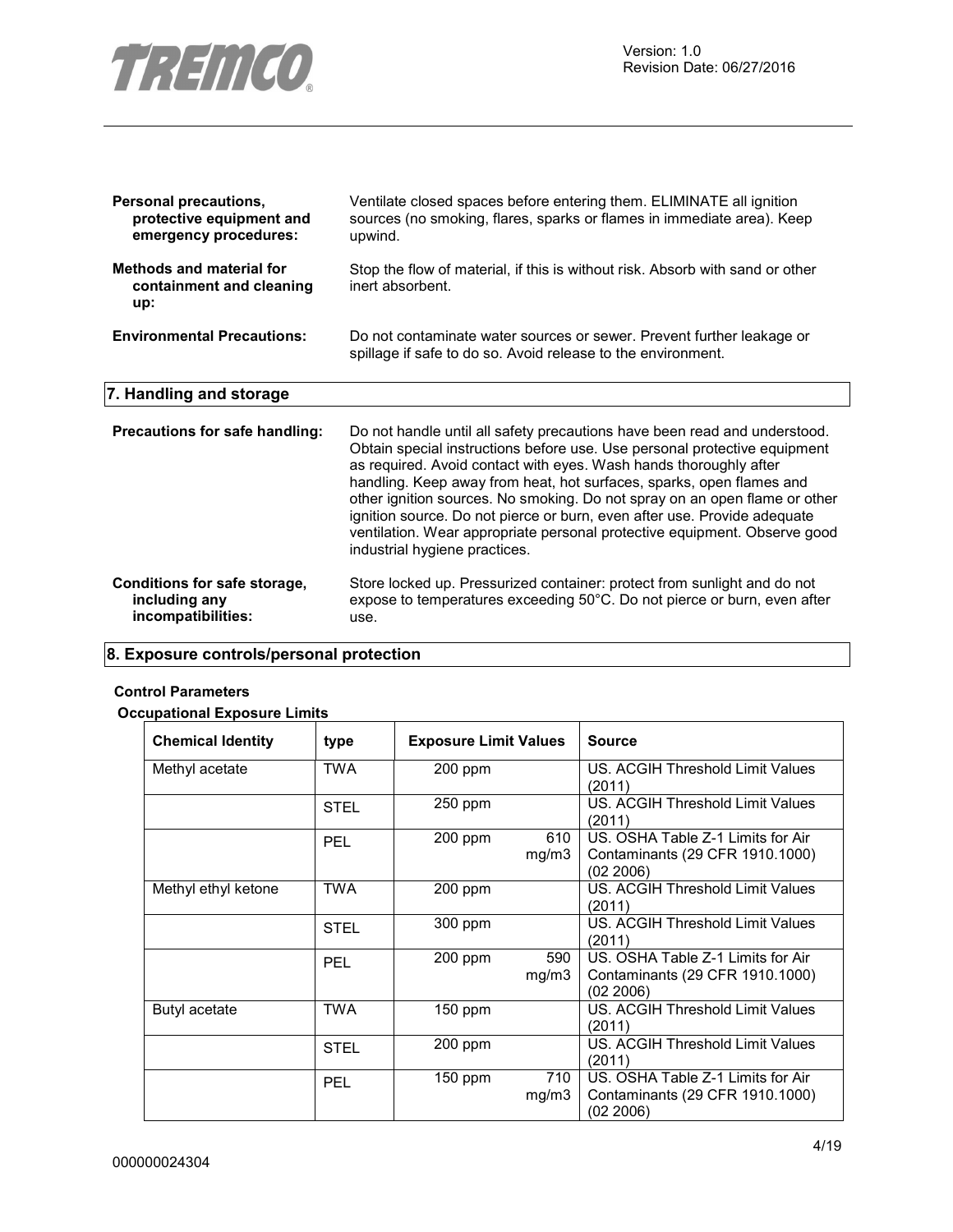

| 1,2,4-Trimethylbenzene | <b>TWA</b>  | 25 ppm               |              | US. ACGIH Threshold Limit Values<br>(2011)                                        |
|------------------------|-------------|----------------------|--------------|-----------------------------------------------------------------------------------|
| Methanol               | <b>TWA</b>  | 200 ppm              |              | US. ACGIH Threshold Limit Values<br>(2011)                                        |
|                        | <b>STEL</b> | 250 ppm              |              | <b>US. ACGIH Threshold Limit Values</b><br>(2011)                                 |
|                        | <b>PEL</b>  | 200 ppm              | 260<br>mg/m3 | US. OSHA Table Z-1 Limits for Air<br>Contaminants (29 CFR 1910.1000)<br>(02 2006) |
| Cumene                 | <b>TWA</b>  | 50 ppm               |              | <b>US. ACGIH Threshold Limit Values</b><br>(2011)                                 |
|                        | <b>PEL</b>  | 50 ppm               | 245<br>mg/m3 | US. OSHA Table Z-1 Limits for Air<br>Contaminants (29 CFR 1910.1000)<br>(02 2006) |
| Chlorobenzene          | <b>TWA</b>  | 10 ppm               |              | US. ACGIH Threshold Limit Values<br>(2011)                                        |
|                        | <b>PEL</b>  | 75 ppm               | 350<br>mg/m3 | US. OSHA Table Z-1 Limits for Air<br>Contaminants (29 CFR 1910.1000)<br>(02 2006) |
| m-Xylene               | <b>TWA</b>  | 100 ppm              |              | US. ACGIH Threshold Limit Values<br>(02 2012)                                     |
|                        | <b>STEL</b> | 150 ppm              |              | US. ACGIH Threshold Limit Values<br>(02 2012)                                     |
|                        | <b>PEL</b>  | 100 ppm              | 435<br>mg/m3 | US. OSHA Table Z-1 Limits for Air<br>Contaminants (29 CFR 1910.1000)<br>(02 2006) |
| ortho-Xylene           | <b>STEL</b> | 150 ppm              |              | <b>US. ACGIH Threshold Limit Values</b><br>(03 2014)                              |
|                        | <b>TWA</b>  | 100 ppm              |              | US. ACGIH Threshold Limit Values<br>(03 2014)                                     |
|                        | <b>PEL</b>  | 100 ppm              | 435<br>mg/m3 | US. OSHA Table Z-1 Limits for Air<br>Contaminants (29 CFR 1910.1000)<br>(02 2006) |
| Ethylbenzene           | <b>TWA</b>  | 20 ppm               |              | US. ACGIH Threshold Limit Values<br>(2011)                                        |
|                        | PEL         | $\overline{100}$ ppm | 435<br>mg/m3 | US. OSHA Table Z-1 Limits for Air<br>Contaminants (29 CFR 1910.1000)<br>(02 2006) |

| <b>Chemical name</b> | type         | <b>Exposure Limit Values</b> | <b>Source</b>                                                                                                                                                                    |
|----------------------|--------------|------------------------------|----------------------------------------------------------------------------------------------------------------------------------------------------------------------------------|
| Methyl acetate       | <b>TWA</b>   | $200$ ppm                    | Canada. British Columbia OELs.<br>(Occupational Exposure Limits for<br><b>Chemical Substances, Occupational</b><br>Health and Safety Regulation 296/97,<br>as amended) (07 2007) |
|                      | <b>STEL</b>  | 250 ppm                      | Canada. British Columbia OELs.<br>(Occupational Exposure Limits for<br><b>Chemical Substances, Occupational</b><br>Health and Safety Regulation 296/97,<br>as amended) (07 2007) |
| Methyl acetate       | <b>TWAEV</b> | $200$ ppm                    | Canada. Ontario OELs. (Control of<br>Exposure to Biological or Chemical<br>Agents) (11 2010)                                                                                     |
|                      | <b>STEL</b>  | $250$ ppm                    | Canada. Ontario OELs. (Control of                                                                                                                                                |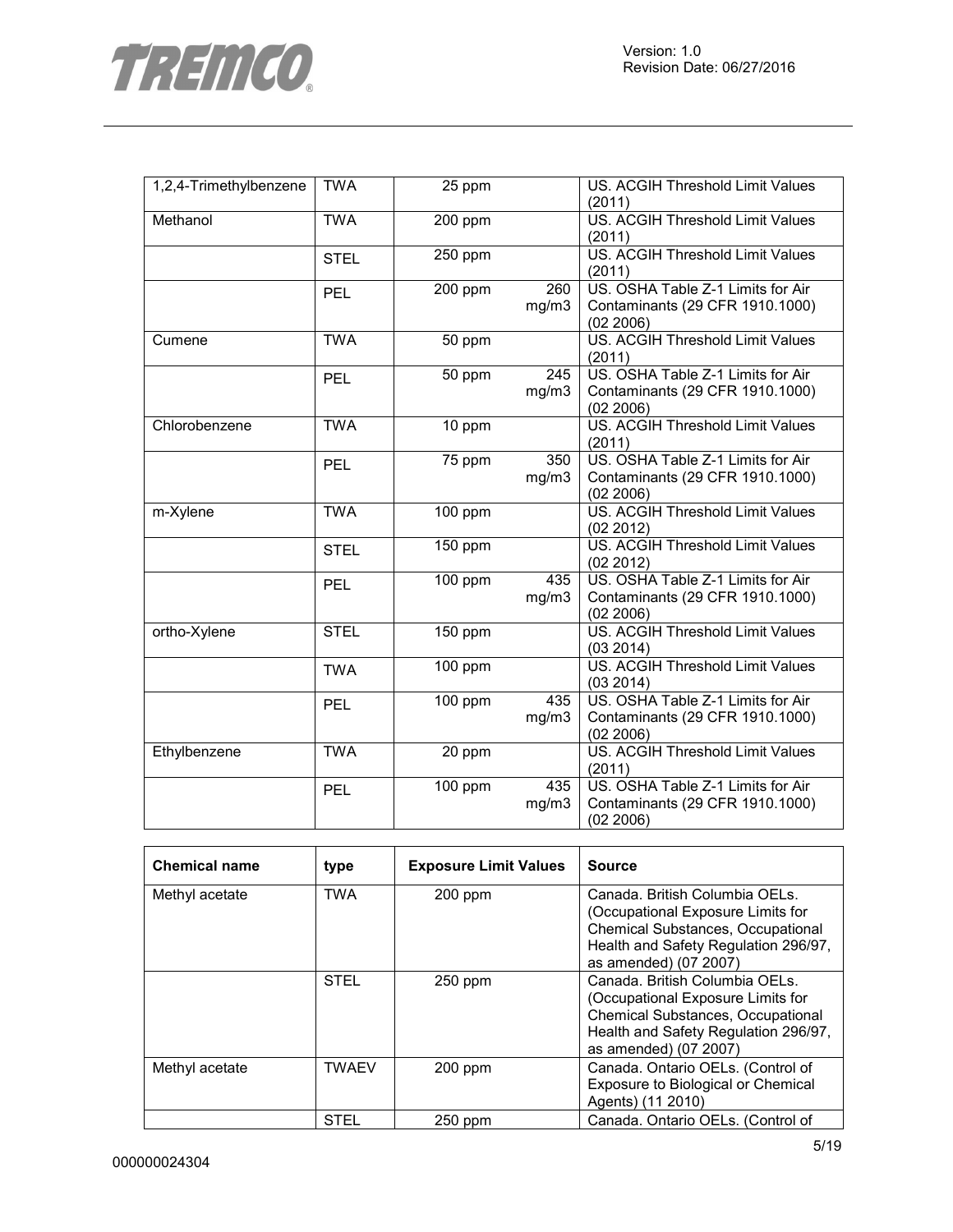



|                     |              |         |              | Exposure to Biological or Chemical<br>Agents) (11 2010)                                                                                                                   |
|---------------------|--------------|---------|--------------|---------------------------------------------------------------------------------------------------------------------------------------------------------------------------|
| Methyl acetate      | <b>TWA</b>   | 200 ppm | 606<br>mg/m3 | Canada. Quebec OELs. (Ministry of<br>Labor - Regulation Respecting the<br>Quality of the Work Environment) (12<br>2008)                                                   |
|                     | <b>STEL</b>  | 250 ppm | 757<br>mg/m3 | Canada. Quebec OELs. (Ministry of<br>Labor - Regulation Respecting the<br>Quality of the Work Environment) (12<br>2008)                                                   |
| Methyl ethyl ketone | <b>TWA</b>   | 50 ppm  |              | Canada. British Columbia OELs.<br>(Occupational Exposure Limits for<br>Chemical Substances, Occupational<br>Health and Safety Regulation 296/97,<br>as amended) (07 2007) |
|                     | <b>STEL</b>  | 100 ppm |              | Canada. British Columbia OELs.<br>(Occupational Exposure Limits for<br>Chemical Substances, Occupational<br>Health and Safety Regulation 296/97,<br>as amended) (07 2007) |
| Methyl ethyl ketone | <b>TWAEV</b> | 200 ppm |              | Canada. Ontario OELs. (Control of<br>Exposure to Biological or Chemical<br>Agents) (11 2010)                                                                              |
|                     | <b>STEL</b>  | 300 ppm |              | Canada. Ontario OELs. (Control of<br>Exposure to Biological or Chemical<br>Agents) (11 2010)                                                                              |
| Methyl ethyl ketone | <b>TWA</b>   | 50 ppm  | 150<br>mg/m3 | Canada. Quebec OELs. (Ministry of<br>Labor - Regulation Respecting the<br>Quality of the Work Environment) (12<br>2008)                                                   |
|                     | <b>STEL</b>  | 100 ppm | 300<br>mg/m3 | Canada. Quebec OELs. (Ministry of<br>Labor - Regulation Respecting the<br>Quality of the Work Environment) (12<br>2008)                                                   |
| Butyl acetate       | <b>TWA</b>   | 20 ppm  |              | Canada. British Columbia OELs.<br>(Occupational Exposure Limits for<br>Chemical Substances, Occupational<br>Health and Safety Regulation 296/97,<br>as amended) (07 2007) |
| Butyl acetate       | <b>STEL</b>  | 200 ppm |              | Canada. Ontario OELs. (Control of<br>Exposure to Biological or Chemical<br>Agents) (11 2010)                                                                              |
|                     | <b>TWAEV</b> | 150 ppm |              | Canada. Ontario OELs. (Control of<br>Exposure to Biological or Chemical<br>Agents) (11 2010)                                                                              |
| Butyl acetate       | <b>STEL</b>  | 200 ppm | 950<br>mg/m3 | Canada. Quebec OELs. (Ministry of<br>Labor - Regulation Respecting the<br>Quality of the Work Environment) (12<br>2008)                                                   |
|                     | <b>TWA</b>   | 150 ppm | 713<br>mg/m3 | Canada. Quebec OELs. (Ministry of<br>Labor - Regulation Respecting the<br>Quality of the Work Environment) (12<br>2008)                                                   |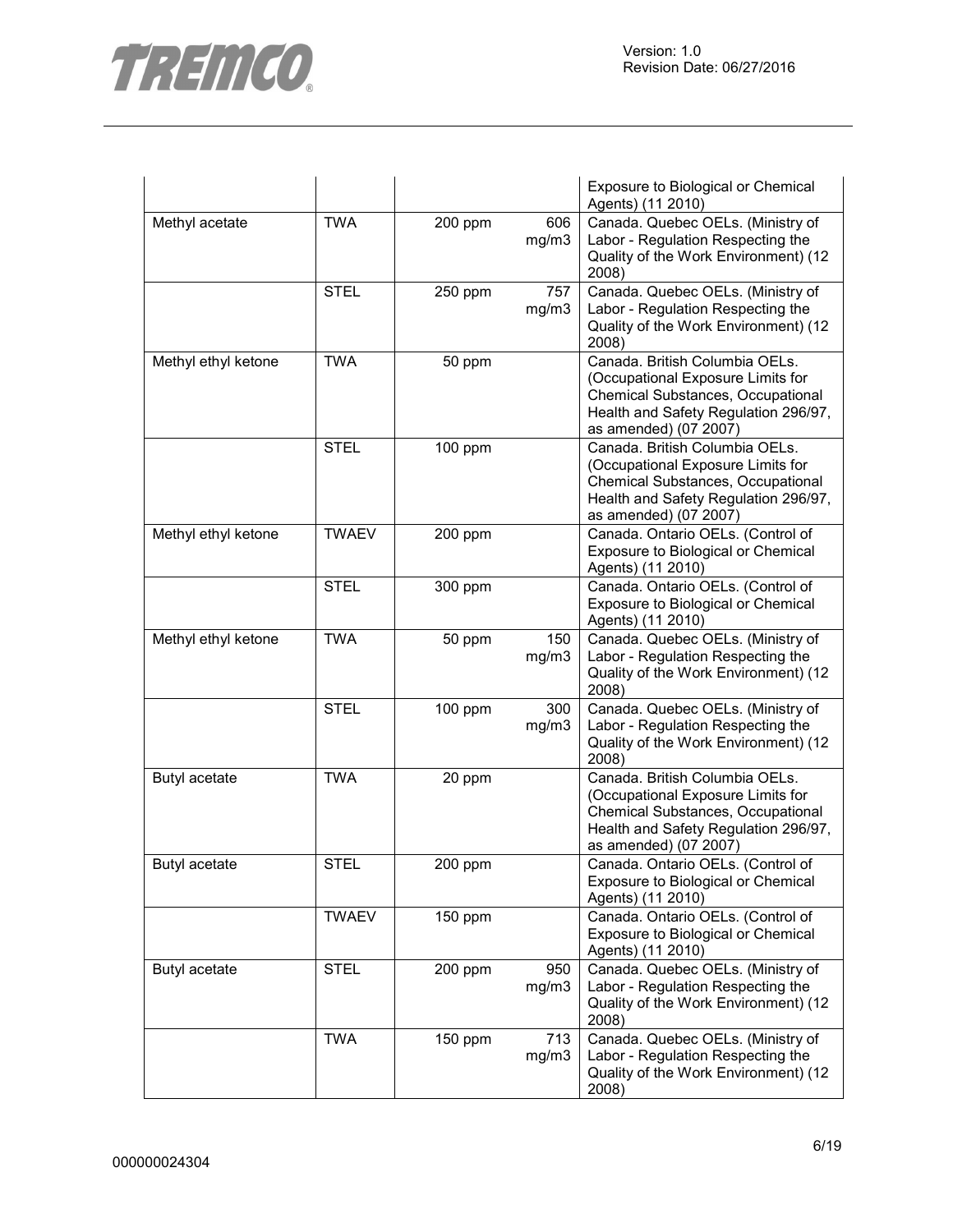

| 1,2,4-Trimethylbenzene | <b>TWA</b>   | 25 ppm    |              | Canada. British Columbia OELs.<br>(Occupational Exposure Limits for<br>Chemical Substances, Occupational<br>Health and Safety Regulation 296/97,<br>as amended) (07 2007) |
|------------------------|--------------|-----------|--------------|---------------------------------------------------------------------------------------------------------------------------------------------------------------------------|
| 1,2,4-Trimethylbenzene | <b>TWAEV</b> | 25 ppm    |              | Canada. Ontario OELs. (Control of<br>Exposure to Biological or Chemical<br>Agents) (11 2010)                                                                              |
| 1,2,4-Trimethylbenzene | <b>TWA</b>   | 25 ppm    | 123<br>mg/m3 | Canada. Quebec OELs. (Ministry of<br>Labor - Regulation Respecting the<br>Quality of the Work Environment) (12<br>2008)                                                   |
| Cumene                 | <b>STEL</b>  | 75 ppm    |              | Canada. British Columbia OELs.<br>(Occupational Exposure Limits for<br>Chemical Substances, Occupational<br>Health and Safety Regulation 296/97,<br>as amended) (07 2007) |
|                        | <b>TWA</b>   | 25 ppm    |              | Canada. British Columbia OELs.<br>(Occupational Exposure Limits for<br>Chemical Substances, Occupational<br>Health and Safety Regulation 296/97,<br>as amended) (07 2007) |
| Cumene                 | <b>TWAEV</b> | 50 ppm    |              | Canada. Ontario OELs. (Control of<br>Exposure to Biological or Chemical<br>Agents) (11 2010)                                                                              |
| Cumene                 | <b>TWA</b>   | 50 ppm    | 246<br>mg/m3 | Canada. Quebec OELs. (Ministry of<br>Labor - Regulation Respecting the<br>Quality of the Work Environment) (12<br>2008)                                                   |
| Ethylbenzene           | <b>TWA</b>   | 20 ppm    |              | Canada. British Columbia OELs.<br>(Occupational Exposure Limits for<br>Chemical Substances, Occupational<br>Health and Safety Regulation 296/97,<br>as amended) (09 2011) |
| Ethylbenzene           | <b>STEL</b>  | 125 ppm   |              | Canada. Ontario OELs. (Control of<br>Exposure to Biological or Chemical<br>Agents) (11 2010)                                                                              |
|                        | <b>TWAEV</b> | 100 ppm   |              | Canada. Ontario OELs. (Control of<br>Exposure to Biological or Chemical<br>Agents) (11 2010)                                                                              |
| Ethylbenzene           | <b>TWA</b>   | $100$ ppm | 434<br>mg/m3 | Canada. Quebec OELs. (Ministry of<br>Labor - Regulation Respecting the<br>Quality of the Work Environment) (12<br>2008)                                                   |
|                        | <b>STEL</b>  | 125 ppm   | 543<br>mg/m3 | Canada. Quebec OELs. (Ministry of<br>Labor - Regulation Respecting the<br>Quality of the Work Environment) (12<br>2008)                                                   |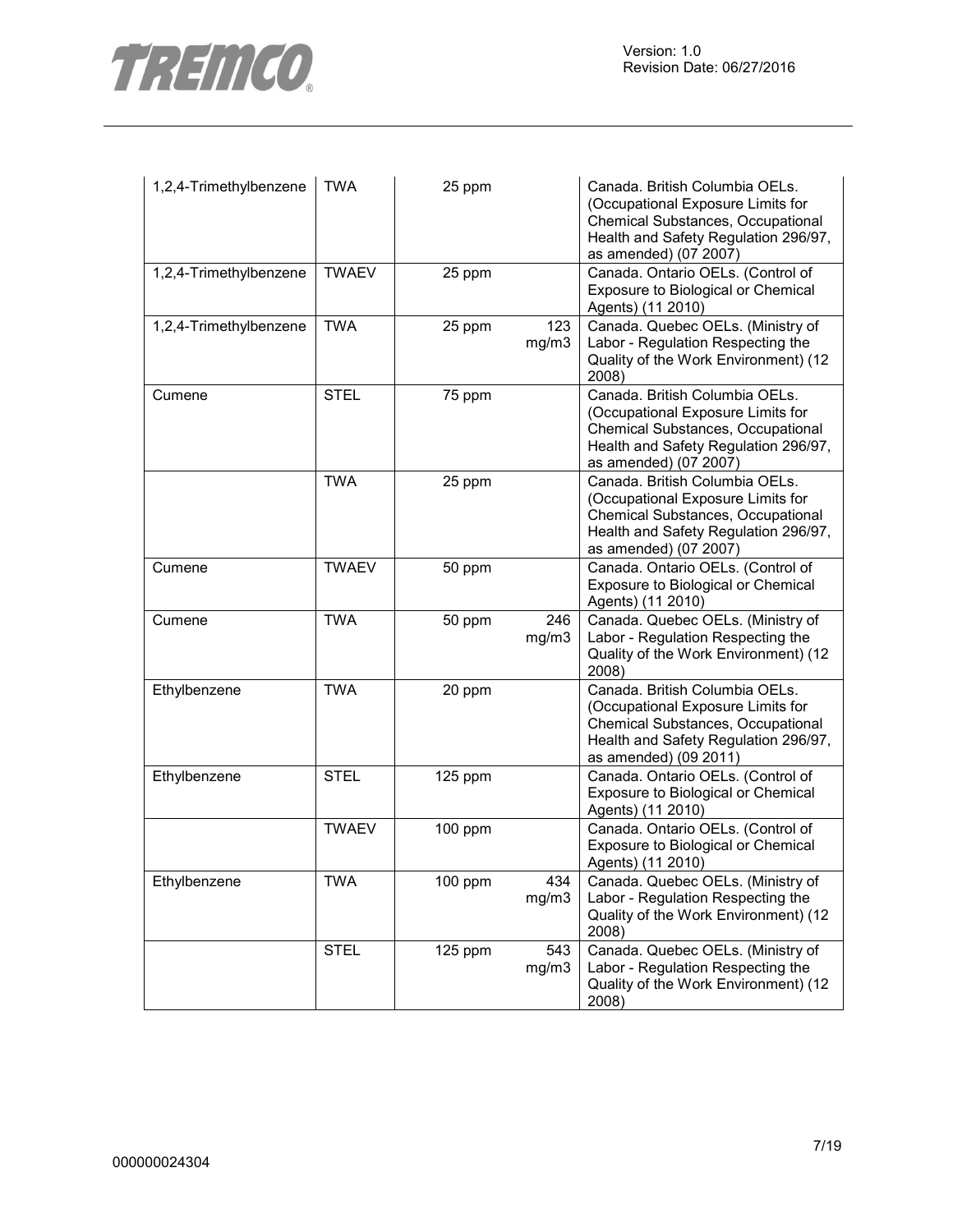

## **Biological Limit Values**

| <b>Chemical Identity</b>                                                                                         | <b>Exposure Limit Values</b>   | <b>Source</b>       |
|------------------------------------------------------------------------------------------------------------------|--------------------------------|---------------------|
| Methyl ethyl ketone<br>(MEK: Sampling time:<br>End of shift.)                                                    | 2 mg/l (Urine)                 | ACGIH BEI (03 2013) |
| Methanol (methanol:<br>Sampling time: End of<br>shift.)                                                          | 15 mg/l (Urine)                | ACGIH BEI (03 2013) |
| Chlorobenzene (4-<br>Chlorocatechol, with<br>hydrolysis: Sampling<br>time: End of shift at end<br>of work week.) | 100 mg/g (Creatinine in urine) | ACGIH BEI (03 2013) |
| Chlorobenzene (p-<br>Chlorophenol, with<br>hydrolysis: Sampling<br>time: End of shift at end<br>of work week.)   | 20 mg/g (Creatinine in urine)  | ACGIH BEI (03 2013) |
| m-Xylene<br>(Methylhippuric acids:<br>Sampling time: End of<br>shift.)                                           | 1.5 g/g (Creatinine in urine)  | ACGIH BEI (03 2013) |
| ortho-Xylene<br>(Methylhippuric acids:<br>Sampling time: End of<br>shift.)                                       | 1.5 g/g (Creatinine in urine)  | ACGIH BEI (03 2013) |
| Ethylbenzene (Sum of<br>mandelic acid and<br>phenylglyoxylic acid:<br>Sampling time: End of<br>shift.)           | 0.15 g/g (Creatinine in urine) | ACGIH BEI (02 2014) |

**Appropriate Engineering Controls**  No data available.

#### **Individual protection measures, such as personal protective equipment**

| <b>General information:</b>                       | Provide easy access to water supply and eye wash facilities. Good general<br>ventilation (typically 10 air changes per hour) should be used. Ventilation<br>rates should be matched to conditions. If applicable, use process<br>enclosures, local exhaust ventilation, or other engineering controls to<br>maintain airborne levels below recommended exposure limits. If exposure<br>limits have not been established, maintain airborne levels to an acceptable<br>level. |
|---------------------------------------------------|------------------------------------------------------------------------------------------------------------------------------------------------------------------------------------------------------------------------------------------------------------------------------------------------------------------------------------------------------------------------------------------------------------------------------------------------------------------------------|
| Eye/face protection:                              | Wear safety glasses with side shields (or goggles).                                                                                                                                                                                                                                                                                                                                                                                                                          |
| <b>Skin Protection</b><br><b>Hand Protection:</b> | No data available.                                                                                                                                                                                                                                                                                                                                                                                                                                                           |
| Other:                                            | Wear suitable protective clothing.                                                                                                                                                                                                                                                                                                                                                                                                                                           |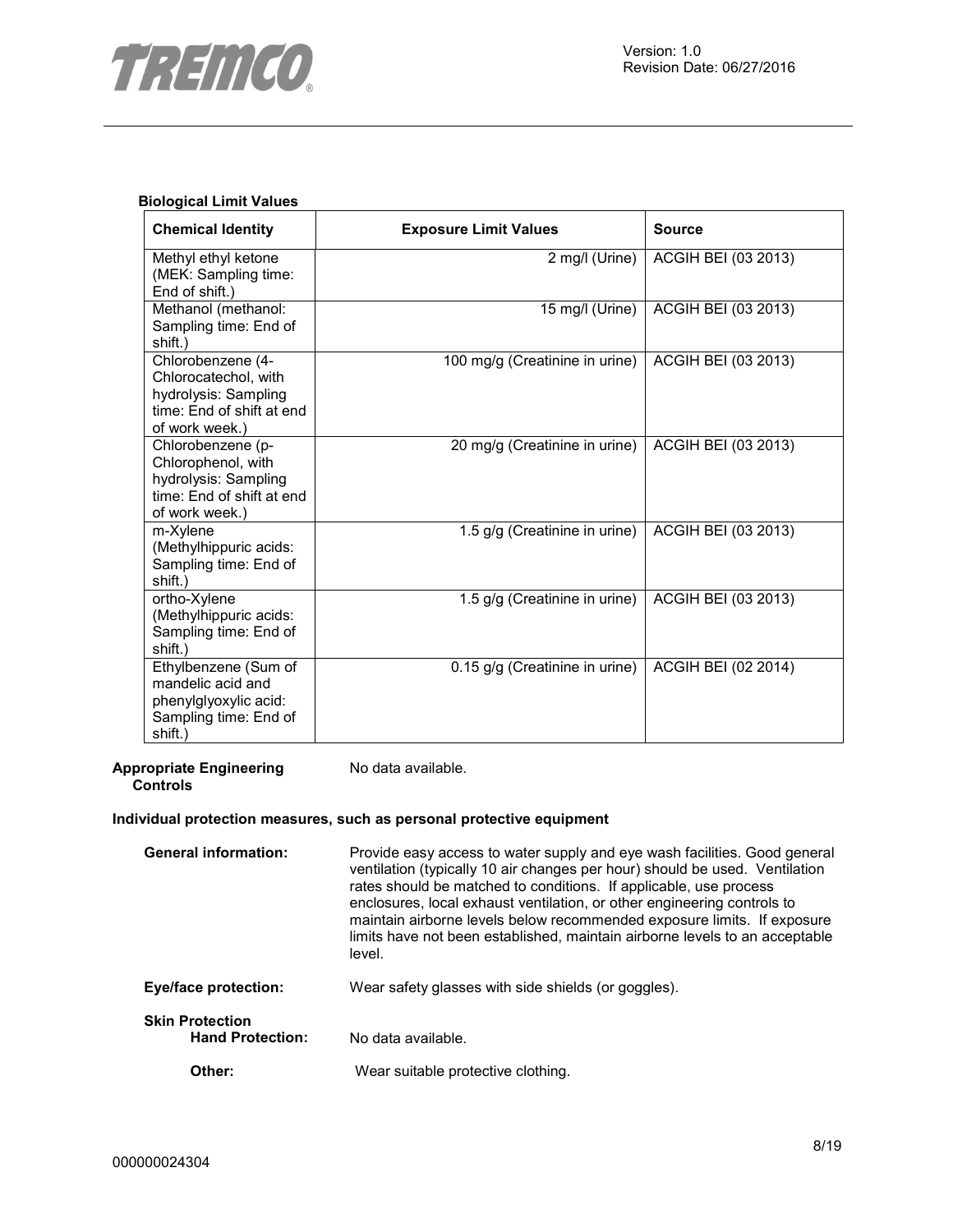

| <b>Respiratory Protection:</b> | In case of inadequate ventilation use suitable respirator. Seek advice from<br>local supervisor.                                                                        |
|--------------------------------|-------------------------------------------------------------------------------------------------------------------------------------------------------------------------|
| Hygiene measures:              | Observe good industrial hygiene practices. Wash hands before breaks and<br>immediately after handling the product. Avoid contact with eyes. When<br>using do not smoke. |

# **9. Physical and chemical properties**

| Appearance                                            |                                                                                                |
|-------------------------------------------------------|------------------------------------------------------------------------------------------------|
| <b>Physical state:</b>                                | Aerosols                                                                                       |
| Form:                                                 | Aerosols                                                                                       |
| Color:                                                | No data available.                                                                             |
| Odor:                                                 | Strong petroleum/solvent                                                                       |
| Odor threshold:                                       | No data available.                                                                             |
| pH:                                                   | No data available.                                                                             |
| Melting point/freezing point:                         | No data available.                                                                             |
| Initial boiling point and boiling range:              | No data available.                                                                             |
| <b>Flash Point:</b>                                   | -56 °C -69 °F                                                                                  |
| <b>Evaporation rate:</b>                              | Slower than Ether                                                                              |
| Flammability (solid, gas):                            | Yes                                                                                            |
| Upper/lower limit on flammability or explosive limits |                                                                                                |
| Flammability limit - upper (%):                       | No data available.                                                                             |
| Flammability limit - lower (%):                       | No data available.                                                                             |
| Explosive limit - upper (%):                          | No data available.                                                                             |
| Explosive limit - lower (%):                          | No data available.                                                                             |
| Vapor pressure:                                       | No data available.                                                                             |
| Vapor density:                                        | Vapors are heavier than air and may travel along the floor and<br>in the bottom of containers. |
| <b>Relative density:</b>                              | 0.787                                                                                          |
| Solubility(ies)                                       |                                                                                                |
| Solubility in water:                                  | Practically Insoluble                                                                          |
| Solubility (other):                                   | No data available.                                                                             |
| Partition coefficient (n-octanol/water):              | No data available.                                                                             |
| Auto-ignition temperature:                            | No data available.                                                                             |
| <b>Decomposition temperature:</b>                     | No data available.                                                                             |
| <b>Viscosity:</b>                                     | No data available.                                                                             |

# **10. Stability and reactivity**

| <b>Reactivity:</b>                     | No data available.                          |
|----------------------------------------|---------------------------------------------|
| <b>Chemical Stability:</b>             | Material is stable under normal conditions. |
| Possibility of hazardous<br>reactions: | No data available.                          |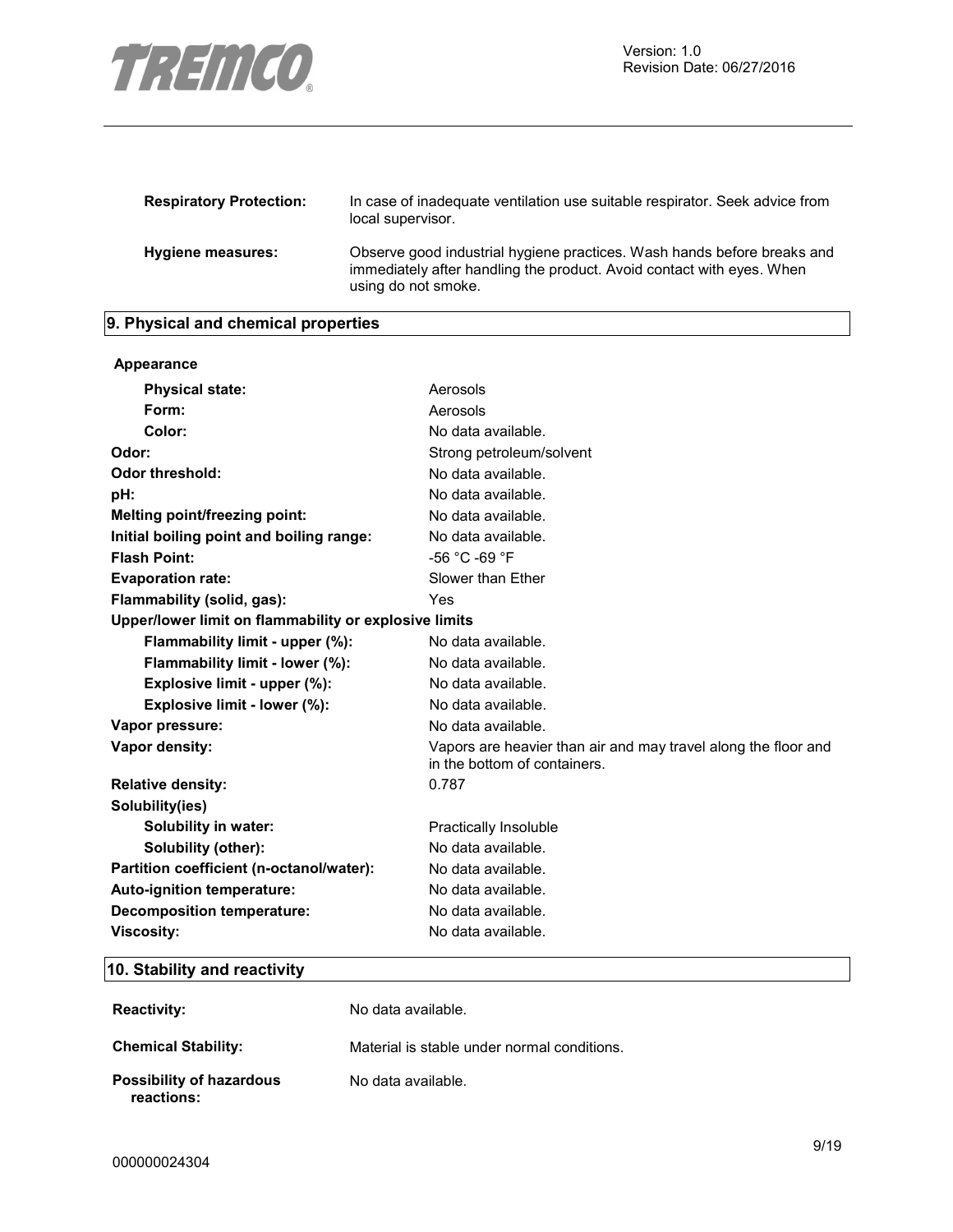

| 11. Toxicological information               |                                                                                                    |
|---------------------------------------------|----------------------------------------------------------------------------------------------------|
| <b>Hazardous Decomposition</b><br>Products: | Thermal decomposition or combustion may liberate carbon oxides and<br>other toxic gases or vapors. |
| Incompatible Materials:                     | Avoid contact with oxidizing agents (e.g. nitric acid, peroxides and<br>chromates).                |
| Conditions to avoid:                        | Avoid heat or contamination.                                                                       |

# **Information on likely routes of exposure**

| Ingestion:           | May be ingested by accident. Ingestion may cause irritation and malaise.                         |
|----------------------|--------------------------------------------------------------------------------------------------|
| Inhalation:          | In high concentrations, vapors, fumes or mists may irritate nose, throat and<br>mucus membranes. |
| <b>Skin Contact:</b> | May be harmful in contact with skin. Causes mild skin irritation.                                |
| Eye contact:         | Causes serious eye irritation.                                                                   |

#### **Information on toxicological effects**

# **Acute toxicity (list all possible routes of exposure)**

| Oral<br><b>Product:</b>                             | ATEmix: 15,509.75 mg/kg                                                                                  |
|-----------------------------------------------------|----------------------------------------------------------------------------------------------------------|
| <b>Dermal</b><br>Product:                           | ATEmix: 2,884.62 mg/kg                                                                                   |
| <b>Inhalation</b><br><b>Product:</b>                | No data available.                                                                                       |
| <b>Repeated dose toxicity</b><br>Product:           | No data available.                                                                                       |
| <b>Skin Corrosion/Irritation</b><br><b>Product:</b> | No data available.                                                                                       |
| Specified substance(s):<br>Methyl acetate           | in vivo (Rabbit): Experimental result, Key study                                                         |
| Methyl ethyl ketone                                 | in vivo (Rabbit): Read-across from supporting substance (structural<br>analogue or surrogate), Key study |
| Butyl acetate                                       | in vivo (Rabbit): Experimental result, Key study                                                         |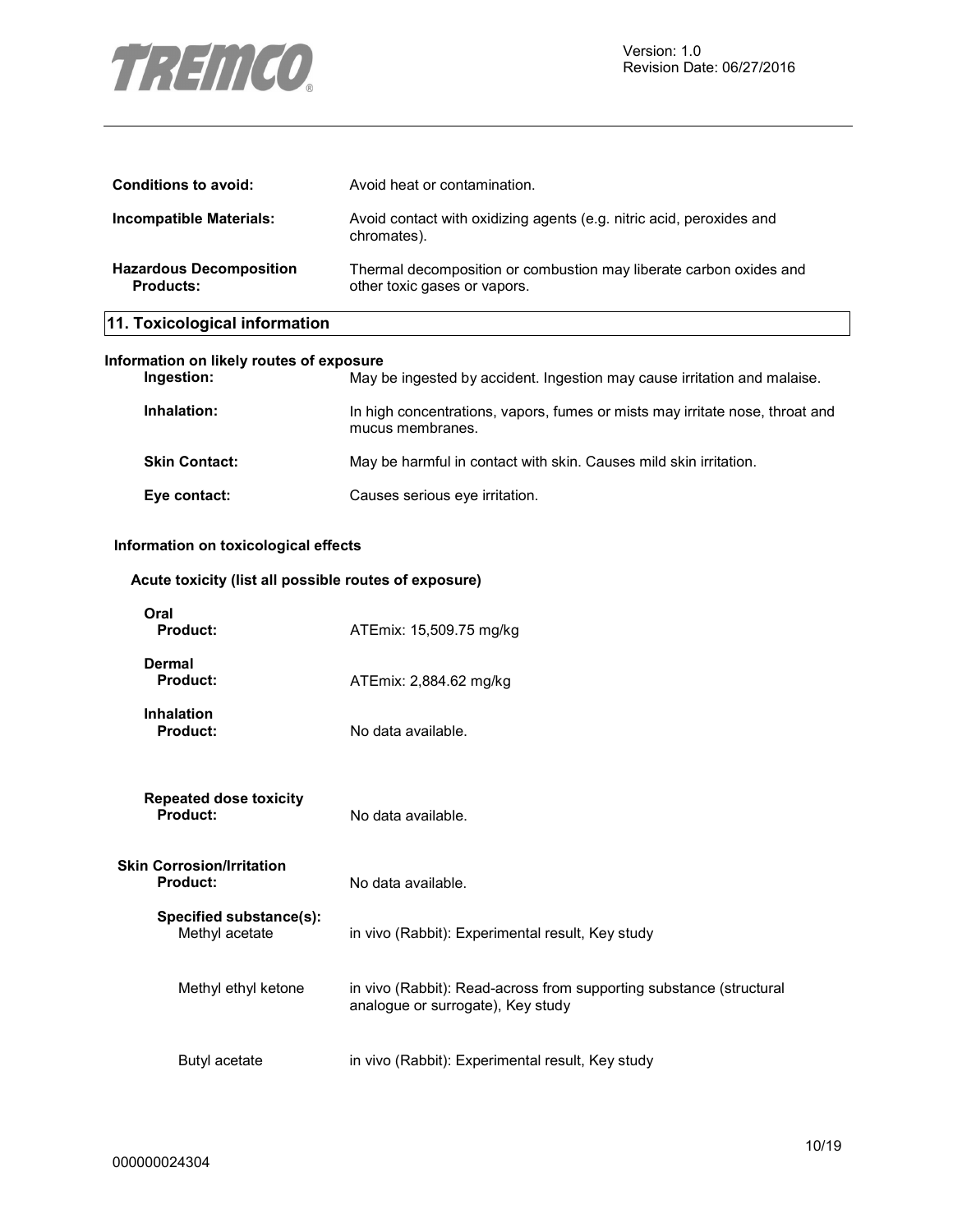

Version: 1.0 Revision Date: 06/27/2016

| Aromatic petroleum<br>distillates                    | in vivo (Rabbit): Experimental result, Key study                                                         |
|------------------------------------------------------|----------------------------------------------------------------------------------------------------------|
| Cumene                                               | in vivo (Rabbit): Experimental result, Key study                                                         |
| 1,2,4-Trimethylbenzene                               | in vivo (Rabbit): Read-across from supporting substance (structural<br>analogue or surrogate), Key study |
| Methanol                                             | in vivo (Rabbit): Experimental result, Key study                                                         |
| m-Xylene                                             | in vivo (Rabbit): Experimental result, Weight of Evidence study                                          |
| ortho-Xylene                                         | in vivo (Rabbit): Experimental result, Supporting study                                                  |
| <b>Serious Eye Damage/Eye Irritation</b><br>Product: | No data available.                                                                                       |
| Specified substance(s):<br>Methyl acetate            | Irritating<br>in vivo (Rabbit): Irritating                                                               |
| Methyl ethyl ketone                                  | Irritating<br>in vivo (Rabbit, 24 hrs): Category 2                                                       |
| Butyl acetate                                        | in vivo (Rabbit, 24 - 72 hrs): Not irritating                                                            |
| Aromatic petroleum<br>distillates                    | in vivo (Rabbit, 24 - 72 hrs): Not irritating                                                            |
| Cumene                                               | in vivo (Rabbit, 24 hrs): Not irritating                                                                 |
| Ethylbenzene                                         | in vivo (Rabbit, 7 d): Slightly irritating                                                               |
| 1,2,4-Trimethylbenzene                               | in vivo (Rabbit, 30 min): Not irritating                                                                 |
| Methanol                                             | in vivo (Rabbit, 24 hrs): Not irritating                                                                 |
| Chlorobenzene                                        | in vivo (Rabbit, 24 - 72 hrs): Not irritating                                                            |
| m-Xylene                                             | in vivo (Rabbit, 24 hrs): Moderately irritating                                                          |
| ortho-Xylene                                         | in vivo (Rabbit, 24 hrs): Moderately irritating                                                          |
| <b>Respiratory or Skin Sensitization</b><br>Product: | No data available.                                                                                       |

**Carcinogenicity** 

**Product:** No data available.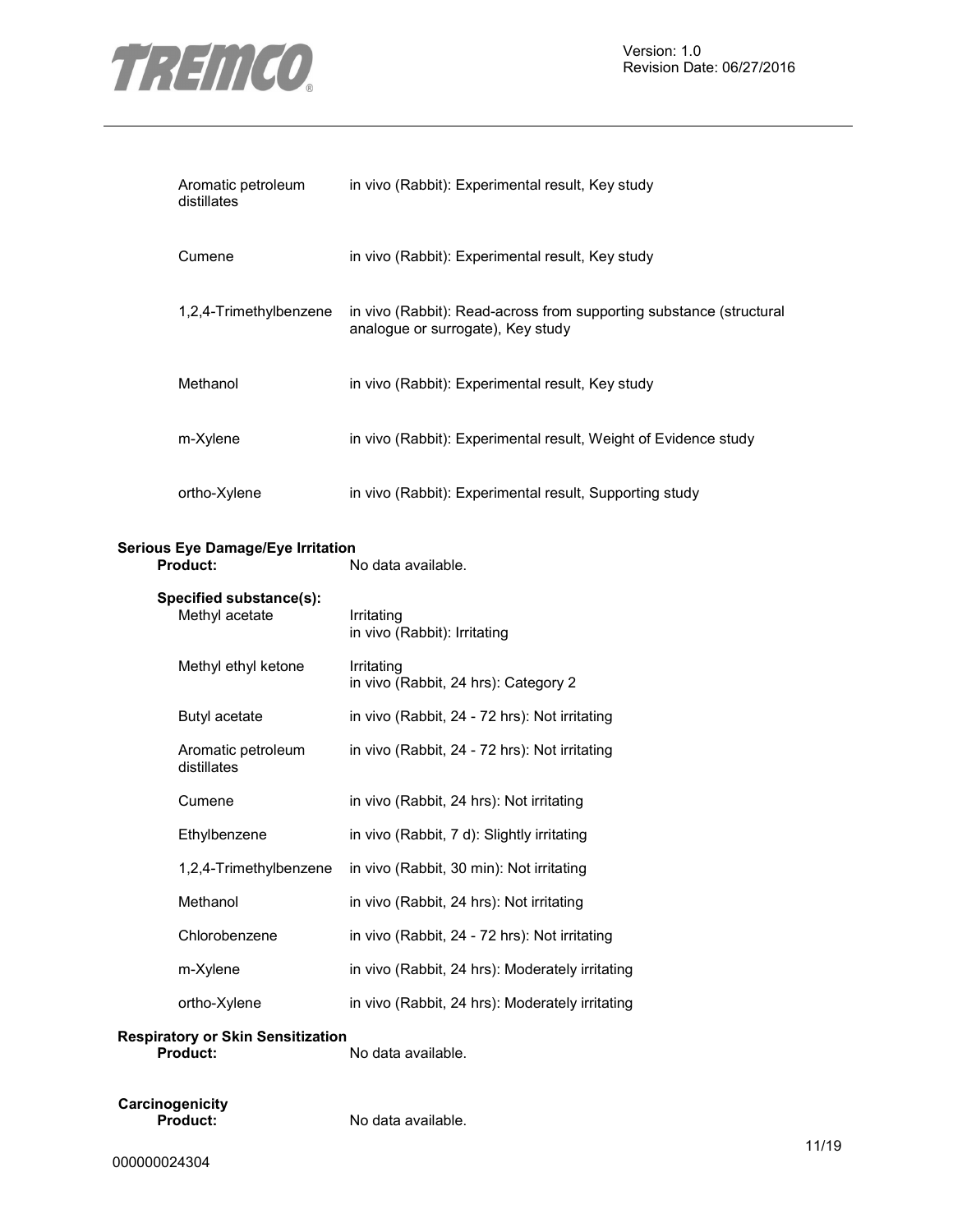

| IARC Monographs on the Evaluation of Carcinogenic Risks to Humans:                                           |                                                                                                                  |  |
|--------------------------------------------------------------------------------------------------------------|------------------------------------------------------------------------------------------------------------------|--|
| Cumene                                                                                                       | Overall evaluation: Possibly carcinogenic to humans.                                                             |  |
| Ethylbenzene                                                                                                 | Overall evaluation: Possibly carcinogenic to humans.                                                             |  |
|                                                                                                              |                                                                                                                  |  |
| Cumene                                                                                                       | US. National Toxicology Program (NTP) Report on Carcinogens:<br>Reasonably Anticipated to be a Human Carcinogen. |  |
| US. OSHA Specifically Regulated Substances (29 CFR 1910.1001-1050):<br>No carcinogenic components identified |                                                                                                                  |  |
| <b>Germ Cell Mutagenicity</b>                                                                                |                                                                                                                  |  |
| In vitro<br>Product:                                                                                         | No data available.                                                                                               |  |
| In vivo<br>Product:                                                                                          | No data available.                                                                                               |  |
| <b>Reproductive toxicity</b><br>Product:                                                                     | No data available.                                                                                               |  |
| <b>Specific Target Organ Toxicity - Single Exposure</b><br>Product:                                          | No data available.                                                                                               |  |
| <b>Specific Target Organ Toxicity - Repeated Exposure</b><br>Product:                                        | No data available.                                                                                               |  |
| <b>Aspiration Hazard</b><br><b>Product:</b>                                                                  | No data available.                                                                                               |  |
| <b>Other effects:</b>                                                                                        | No data available.                                                                                               |  |

# **12. Ecological information**

# **Ecotoxicity:**

**Acute hazards to the aquatic environment:** 

| Fish<br><b>Product:</b> | No data available.                                                 |
|-------------------------|--------------------------------------------------------------------|
| Specified substance(s): | LC 50 (Fathead minnow (Pimephales promelas), 96 h): 295 - 348 mg/l |
| Methyl acetate          | Mortality                                                          |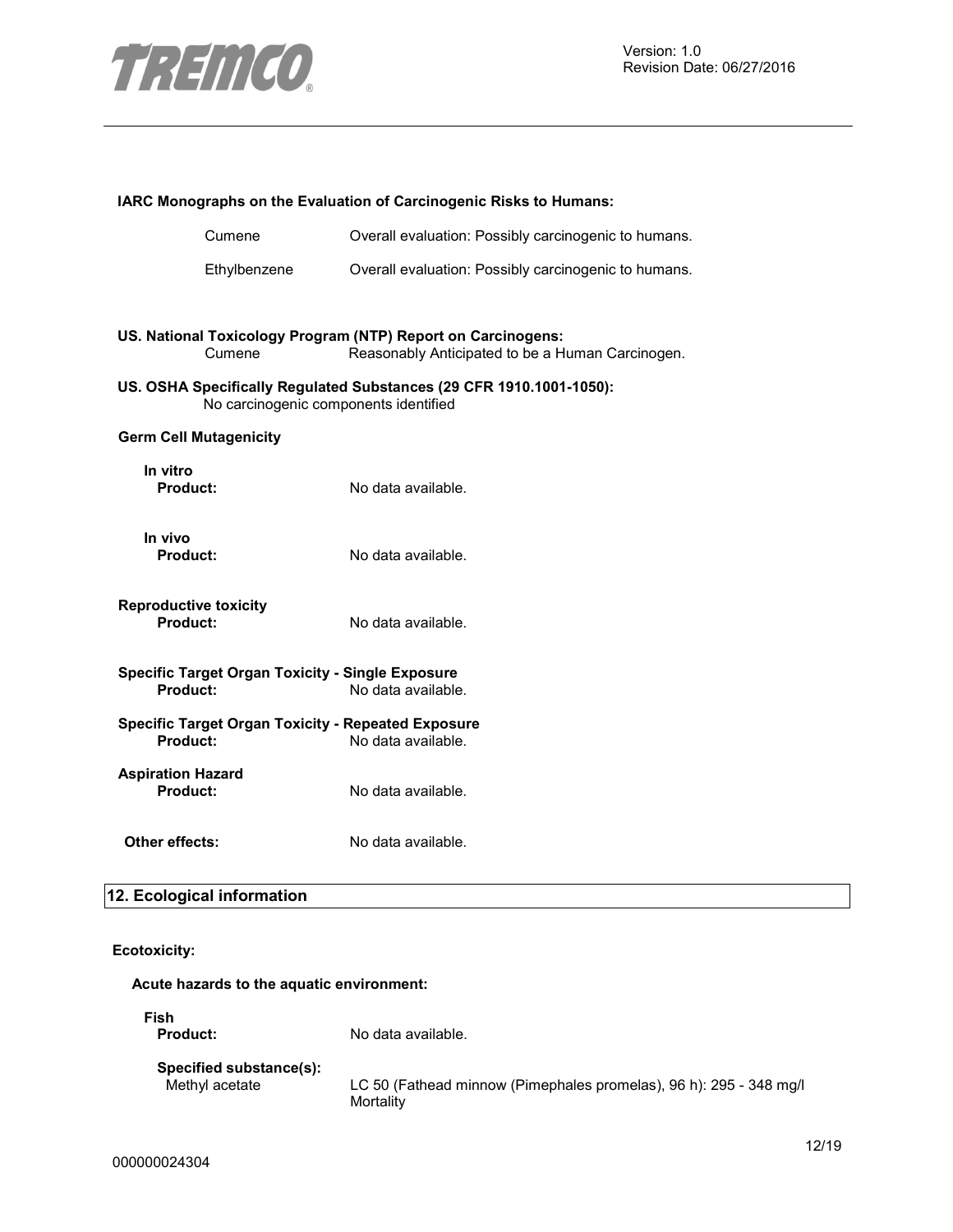

| Methyl ethyl ketone                             | LC 50 (Fathead minnow (Pimephales promelas), 96 h): 3,130 - 3,320 mg/l<br>Mortality                                                                                                                                                                                                                                                                                              |
|-------------------------------------------------|----------------------------------------------------------------------------------------------------------------------------------------------------------------------------------------------------------------------------------------------------------------------------------------------------------------------------------------------------------------------------------|
| Butyl acetate                                   | LC 50 (Zebra danio (Danio rerio), 96 h): 62 mg/l Mortality                                                                                                                                                                                                                                                                                                                       |
| Cumene                                          | LC 50 (Fathead minnow (Pimephales promelas), 96 h): 6.04 - 6.61 mg/l<br>Mortality                                                                                                                                                                                                                                                                                                |
| Ethylbenzene                                    | LC 50 (Fathead minnow (Pimephales promelas), 96 h): 9.1 - 15.6 mg/l<br>Mortality                                                                                                                                                                                                                                                                                                 |
| 1,2,4-Trimethylbenzene                          | LC 50 (Fathead minnow (Pimephales promelas), 96 h): 7.19 - 8.28 mg/l<br>Mortality                                                                                                                                                                                                                                                                                                |
| Methanol                                        | LC 50 (Fathead minnow (Pimephales promelas), 96 h): 28,200 mg/l Mortality                                                                                                                                                                                                                                                                                                        |
| Chlorobenzene                                   | LC 50 (Bluegill (Lepomis macrochirus), 8 h): 6 mg/l Mortality<br>LC 50 (Rainbow trout, donaldson trout (Oncorhynchus mykiss), 16 d): < 0.09<br>mg/l Mortality<br>LC 50 (Bluegill (Lepomis macrochirus), 16 h): 6 mg/l Mortality<br>LC 50 (Bluegill (Lepomis macrochirus), 24 h): 17 mg/l Mortality<br>LC 50 (Bluegill (Lepomis macrochirus), 24 h): 18.88 - 30.51 mg/l Mortality |
| m-Xylene                                        | LC 50 (Fathead minnow (Pimephales promelas), 96 h): 14.31 - 18.01 mg/l<br>Mortality                                                                                                                                                                                                                                                                                              |
| ortho-Xylene                                    | LC 50 (Fathead minnow (Pimephales promelas), 96 h): 11.6 - 22.4 mg/l<br>Mortality                                                                                                                                                                                                                                                                                                |
|                                                 |                                                                                                                                                                                                                                                                                                                                                                                  |
| <b>Aquatic Invertebrates</b><br><b>Product:</b> | No data available.                                                                                                                                                                                                                                                                                                                                                               |
| Specified substance(s):<br>Methyl ethyl ketone  | LC 50 (Water flea (Daphnia magna), 24 h): 8,890 mg/l Mortality<br>LC 50 (Water flea (Daphnia magna), 48 h): > 520 mg/l Mortality<br>LC 50 (Opossum shrimp (Americamysis bahia), 96 h): > 402 mg/l Mortality<br>LC 50 (Water flea (Daphnia magna), 24 h): > 520 mg/l Mortality                                                                                                    |
| Butyl acetate                                   | LC 50 (Water flea (Daphnia magna), 24 h): 205 mg/l Mortality                                                                                                                                                                                                                                                                                                                     |
| Cumene                                          | LC 50 (Water flea (Daphnia magna), 24 h): 95 mg/l Mortality                                                                                                                                                                                                                                                                                                                      |
| Ethylbenzene                                    | LC 50 (Water flea (Daphnia magna), 24 h): 190 mg/l Mortality                                                                                                                                                                                                                                                                                                                     |
| 1,2,4-Trimethylbenzene                          | LC 50 (Scud (Elasmopus pectinicrus), 24 h): 4.89 - 5.62 mg/l Mortality                                                                                                                                                                                                                                                                                                           |
| Methanol                                        | LC 50 (Water flea (Daphnia magna), 24 h): 3,616 - 6,414 mg/l Mortality<br>EC 50 (Water flea (Daphnia magna), 48 h): > 10,000 mg/l Intoxication<br>EC 50 (Water flea (Daphnia magna), 24 h): > 10,000 mg/l Intoxication<br>LC 50 (Water flea (Daphnia magna), 96 h): > 100 mg/l Mortality<br>LC 50 (Oligochaete, worm (Lumbriculus variegatus), 96 h): > 100 mg/l<br>Mortality    |
| Chlorobenzene                                   | LC 50 (Water flea (Daphnia magna), 24 h): 310 mg/l Mortality                                                                                                                                                                                                                                                                                                                     |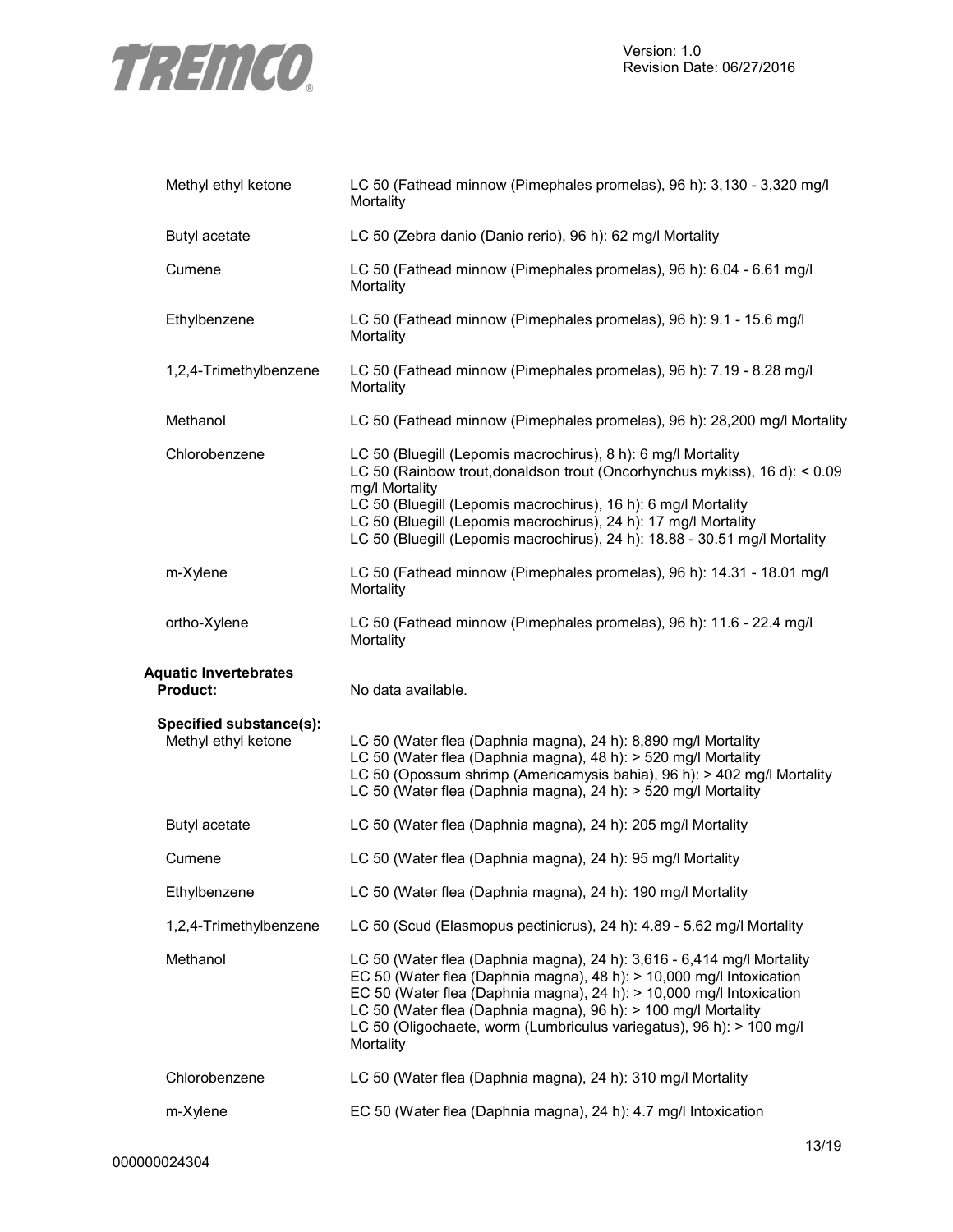

|                                                              | EC 50 (Water flea (Daphnia magna), 48 h): $<$ 1.39 mg/l Intoxication<br>LC 50 (Snail (Aplexa hypnorum), 96 h): > 22.4 mg/l Mortality                                                                                                                                                                                                                                                                                                                |
|--------------------------------------------------------------|-----------------------------------------------------------------------------------------------------------------------------------------------------------------------------------------------------------------------------------------------------------------------------------------------------------------------------------------------------------------------------------------------------------------------------------------------------|
| Chronic hazards to the aquatic environment:                  |                                                                                                                                                                                                                                                                                                                                                                                                                                                     |
| Fish<br>Product:                                             | No data available.                                                                                                                                                                                                                                                                                                                                                                                                                                  |
| Specified substance(s):<br>Aromatic petroleum<br>distillates | EC 50 (Daphnia magna, 21 d): 10 mg/l Other, Key study                                                                                                                                                                                                                                                                                                                                                                                               |
| Cumene                                                       | NOAEL (Danio rerio; Pimephales promelas, 28 d): 0.38 mg/l QSAR QSAR,<br>Key study                                                                                                                                                                                                                                                                                                                                                                   |
| Methanol                                                     | NOAEL (Oryzias latipes, 200 h): 15,800 mg/l Experimental result,<br>Supporting study<br>NOAEL (Oryzias latipes, 200 h): 158,000 mg/l Experimental result,<br>Supporting study<br>EC 50 (Oryzias latipes, 200 h): 9,164 mg/l Experimental result, Supporting<br>study<br>EC 50 (Oryzias latipes, 200 h): 10,270 mg/l Experimental result, Supporting<br>study<br>LOAEL (Oryzias latipes, 200 h): 7,900 mg/l Experimental result, Supporting<br>study |
| Chlorobenzene                                                | LC 50 (Various, 4 d): 0.11 mg/l Experimental result, Not specified<br>LC 50 (Various, 4 d): 0.88 mg/l Experimental result, Not specified<br>LOAEL (21 d): 0.63 mg/l Experimental result, Key study<br>LC 50 (Poecilia reticulata, 14 d): 19.1 mg/l Experimental result, Supporting<br>study<br>LC 50 (Various, 4 d): 0.05 mg/l Experimental result, Not specified                                                                                   |
| m-Xylene                                                     | NOAEL (Oncorhynchus mykiss, 56 d): > 1.3 mg/l Read-across based on<br>grouping of substances (category approach), Key study                                                                                                                                                                                                                                                                                                                         |
| ortho-Xylene                                                 | NOAEL (Oncorhynchus mykiss, 56 d): > 1.3 mg/l Read-across based on<br>grouping of substances (category approach), Key study                                                                                                                                                                                                                                                                                                                         |
| <b>Aquatic Invertebrates</b><br>Product:                     | No data available.                                                                                                                                                                                                                                                                                                                                                                                                                                  |
| <b>Toxicity to Aquatic Plants</b><br><b>Product:</b>         | No data available.                                                                                                                                                                                                                                                                                                                                                                                                                                  |
| <b>Persistence and Degradability</b>                         |                                                                                                                                                                                                                                                                                                                                                                                                                                                     |
| <b>Biodegradation</b><br>Product:                            | No data available.                                                                                                                                                                                                                                                                                                                                                                                                                                  |

No data available.

ortho-Xylene LC 50 (Water flea (Daphnia magna), 48 h): 11.2 - 20.3 mg/l Mortality

**BOD/COD Ratio**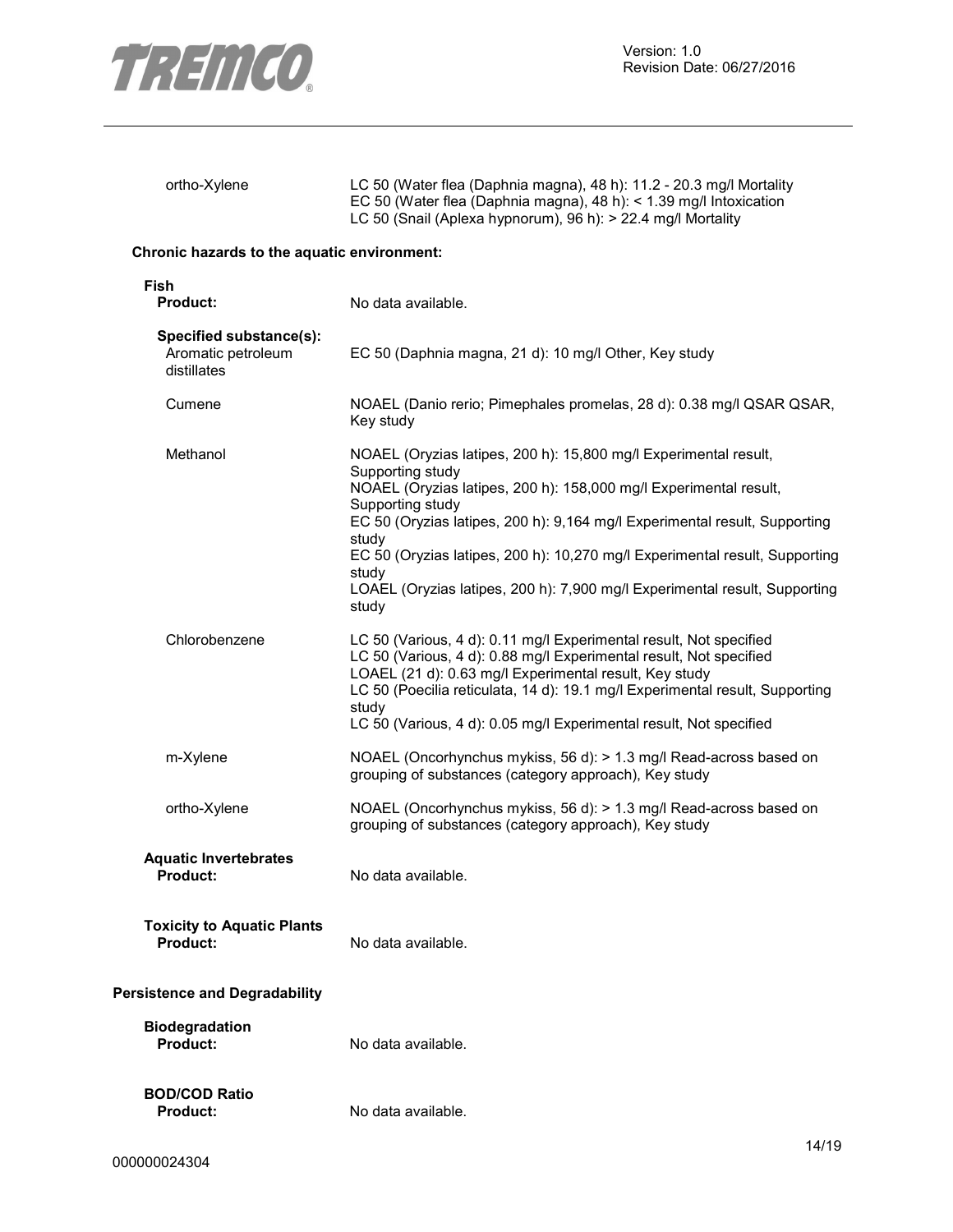

| <b>Bioaccumulative Potential</b><br><b>Bioconcentration Factor (BCF)</b> |                                                                                                                                                                                                                                                                                                                                                                                                                                                                             |
|--------------------------------------------------------------------------|-----------------------------------------------------------------------------------------------------------------------------------------------------------------------------------------------------------------------------------------------------------------------------------------------------------------------------------------------------------------------------------------------------------------------------------------------------------------------------|
| Product:                                                                 | No data available.                                                                                                                                                                                                                                                                                                                                                                                                                                                          |
| Specified substance(s):<br>Methanol                                      | Green algae (Chlorella fusca vacuolata), Bioconcentration Factor (BCF):<br>28,400 (Static)                                                                                                                                                                                                                                                                                                                                                                                  |
| Chlorobenzene                                                            | Green algae (Selenastrum capricornutum), Bioconcentration Factor (BCF):<br>2,172 (Static)<br>Western mosquitofish (Gambusia affinis), Bioconcentration Factor (BCF):<br>645 (Static)<br>Water flea (Daphnia magna), Bioconcentration Factor (BCF): 2,789 (Static)<br>Southern house mosquito (Culex quinquefasciatus), Bioconcentration Factor<br>(BCF): 1,292 (Static)<br>Ide, silver or golden orfe (Leuciscus idus), Bioconcentration Factor (BCF): 75<br>(Not reported) |
| Partition Coefficient n-octanol / water (log Kow)<br>Product:            | No data available.                                                                                                                                                                                                                                                                                                                                                                                                                                                          |
| Specified substance(s):<br>Methyl acetate                                | Log Kow: 0.18                                                                                                                                                                                                                                                                                                                                                                                                                                                               |
| Methyl ethyl ketone                                                      | Log Kow: 0.29                                                                                                                                                                                                                                                                                                                                                                                                                                                               |
| Butyl acetate                                                            | Log Kow: 1.78                                                                                                                                                                                                                                                                                                                                                                                                                                                               |
| Cumene                                                                   | Log Kow: 3.66                                                                                                                                                                                                                                                                                                                                                                                                                                                               |
| Ethylbenzene                                                             | Log Kow: 3.15                                                                                                                                                                                                                                                                                                                                                                                                                                                               |
| Methanol                                                                 | Log Kow: -0.77                                                                                                                                                                                                                                                                                                                                                                                                                                                              |
| Chlorobenzene                                                            | Log Kow: 2.89                                                                                                                                                                                                                                                                                                                                                                                                                                                               |
| m-Xylene                                                                 | Log Kow: 3.20                                                                                                                                                                                                                                                                                                                                                                                                                                                               |
| ortho-Xylene                                                             | Log Kow: 3.12                                                                                                                                                                                                                                                                                                                                                                                                                                                               |
| <b>Mobility in Soil:</b>                                                 | No data available.                                                                                                                                                                                                                                                                                                                                                                                                                                                          |
| <b>Other Adverse Effects:</b>                                            | Harmful to aquatic organisms.                                                                                                                                                                                                                                                                                                                                                                                                                                               |
| 13. Disposal considerations                                              |                                                                                                                                                                                                                                                                                                                                                                                                                                                                             |
| <b>Disposal instructions:</b>                                            | Dispose of waste at an appropriate treatment and disposal facility in<br>accordance with applicable laws and regulations, and product<br>characteristics at time of disposal.                                                                                                                                                                                                                                                                                               |
| <b>Contaminated Packaging:</b>                                           | No data available.                                                                                                                                                                                                                                                                                                                                                                                                                                                          |
| 14. Transport information                                                |                                                                                                                                                                                                                                                                                                                                                                                                                                                                             |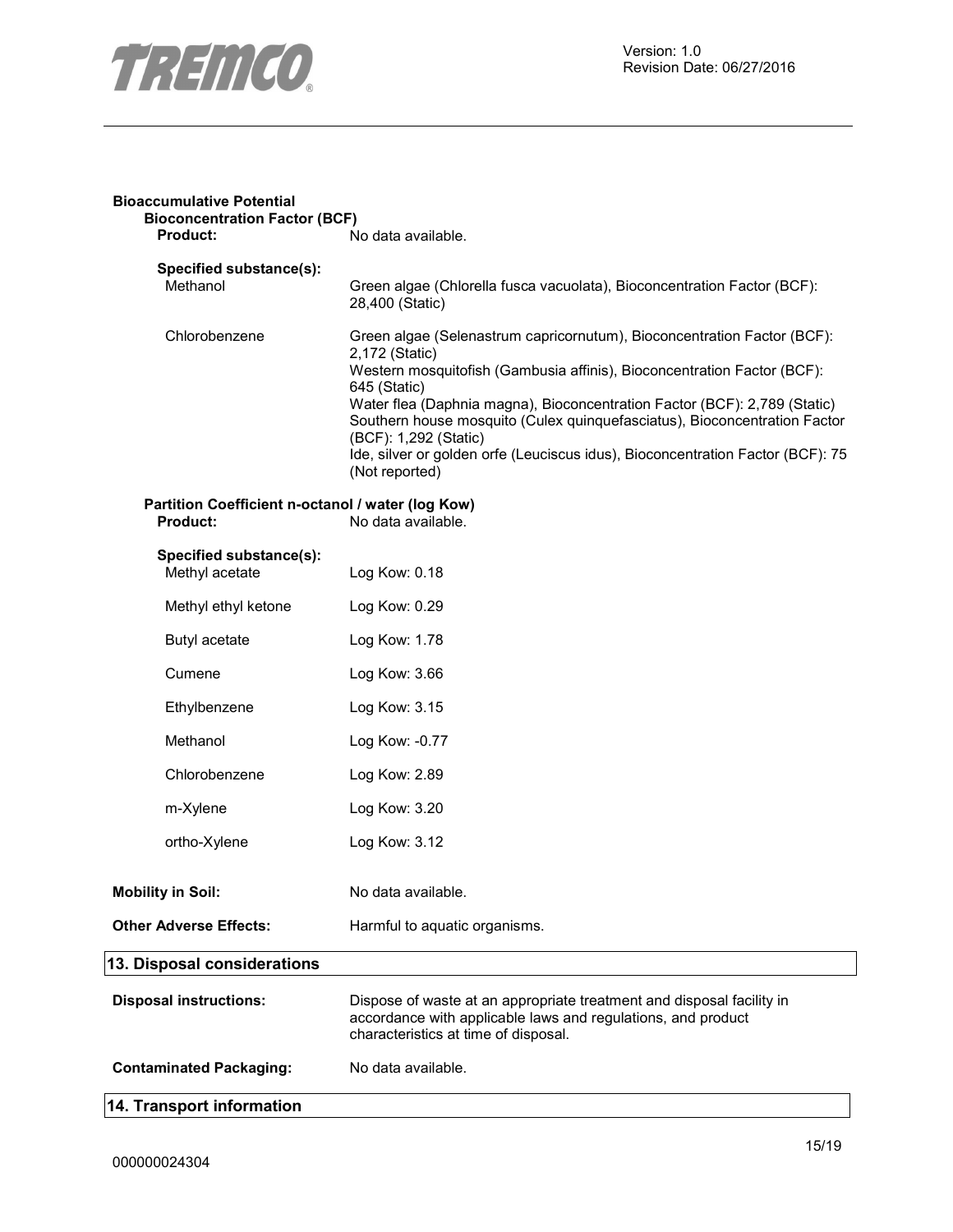

## **TDG:**

UN1950, AEROSOLS, 2.1

#### **CFR / DOT:**

UN1950, Aerosols, 2.1

#### **IMDG:**

UN1950, AEROSOLS, 2.1

#### **Further Information:**

The above shipping description may not be accurate for all container sizes and all modes of transportation. Please refer to Bill of Lading.

#### **15. Regulatory information**

#### **US Federal Regulations**

# **TSCA Section 12(b) Export Notification (40 CFR 707, Subpt. D)**

None present or none present in regulated quantities.

#### **US. OSHA Specifically Regulated Substances (29 CFR 1910.1001-1050)**  None present or none present in regulated quantities.

#### **CERCLA Hazardous Substance List (40 CFR 302.4):**

| <b>Chemical Identity</b> | <b>Reportable quantity</b> |
|--------------------------|----------------------------|
| Methyl acetate           | 100 lbs.                   |
| Methyl ethyl ketone      | 5000 lbs.                  |
| <b>Butyl acetate</b>     | 5000 lbs.                  |
| Methanol                 | 5000 lbs.                  |
| Cumene                   | 5000 lbs.                  |
| Chlorobenzene            | 100 lbs.                   |
| m-Xylene                 | 1000 lbs.                  |
| ortho-Xylene             | 1000 lbs.                  |
| Ethylbenzene             | 1000 lbs.                  |
| p-Xylene                 | 100 lbs.                   |
|                          |                            |

#### **Superfund Amendments and Reauthorization Act of 1986 (SARA)**

#### **Hazard categories**

Fire Hazard Immediate (Acute) Health Hazards Delayed (Chronic) Health Hazard

#### **SARA 302 Extremely Hazardous Substance**

None present or none present in regulated quantities.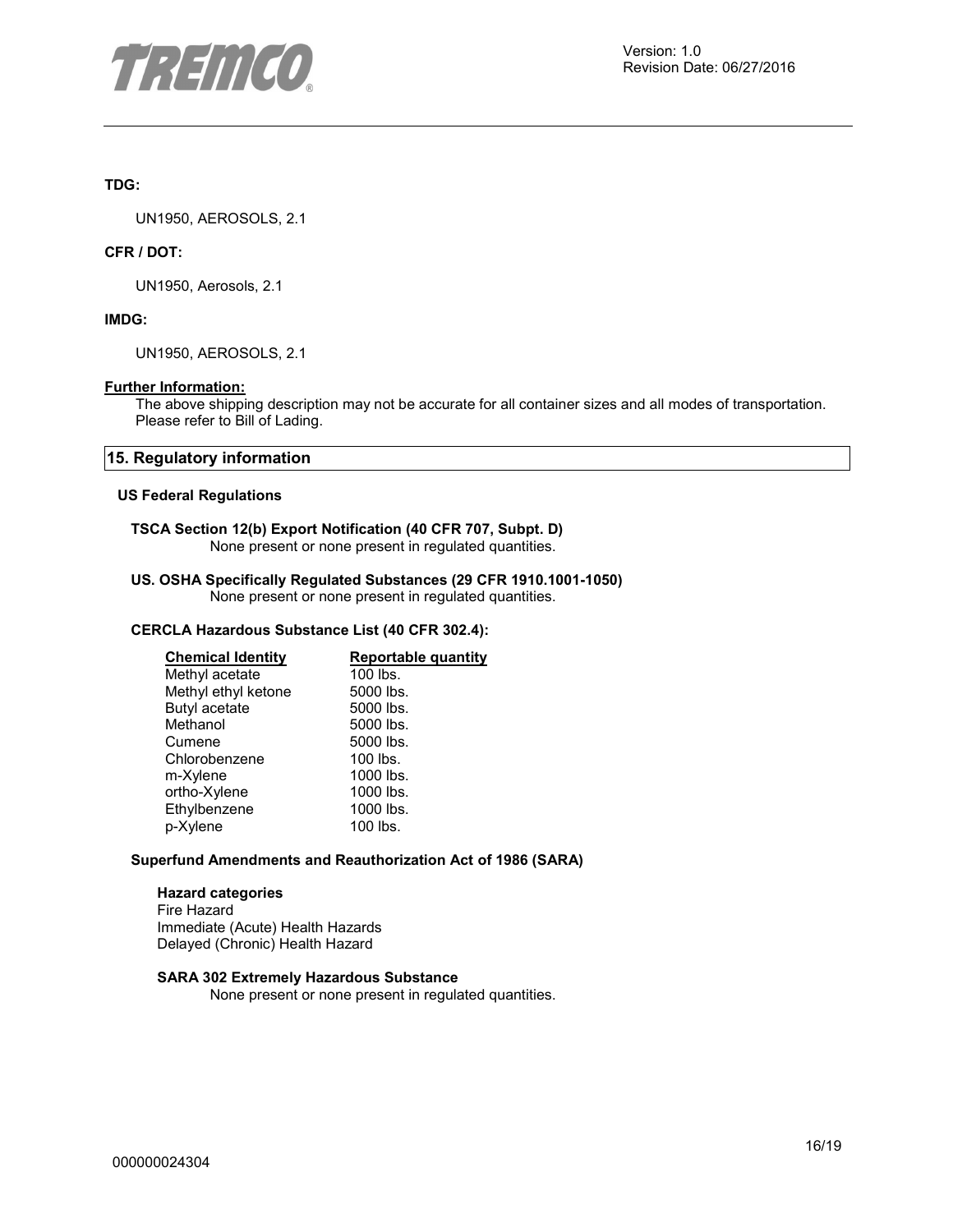

# **SARA 304 Emergency Release Notification**

| <b>Chemical Identity</b> | <b>Reportable quantity</b> |
|--------------------------|----------------------------|
| Methyl acetate           | 100 lbs.                   |
| Methyl ethyl ketone      | 5000 lbs.                  |
| <b>Butyl acetate</b>     | 5000 lbs.                  |
| Methanol                 | 5000 lbs.                  |
| Cumene                   | 5000 lbs.                  |
| Chlorobenzene            | 100 lbs.                   |
| m-Xylene                 | 1000 lbs.                  |
| ortho-Xylene             | 1000 lbs.                  |
| Ethylbenzene             | 1000 lbs.                  |
| p-Xylene                 | 100 lbs.                   |

# **SARA 311/312 Hazardous Chemical**

**Threshold Planning Quantity** 500 lbs Methyl acetate Liquefied petroleum gases 500 lbs Methyl ethyl ketone 500 lbs Butyl acetate 500 lbs Aromatic petroleum distillates 500 lbs Cumene 500 lbs Ethylbenzene 500 lbs<br>1,2,4-Trimethylbenzene 500 lbs 1,2,4-Trimethylbenzene 500 lbs<br>Methanol 500 lbs Methanol 500 lbs<br>Chlorobenzene 500 lbs Chlorobenzene 500 lbs<br>m-Xylene 500 lbs m-Xylene 500 lbs<br>ortho-Xylene 500 lbs ortho-Xylene

## **SARA 313 (TRI Reporting)**

**Chemical Identity**

Ethylbenzene

# **Clean Water Act Section 311 Hazardous Substances (40 CFR 117.3)**

None present or none present in regulated quantities.

## **Clean Air Act (CAA) Section 112(r) Accidental Release Prevention (40 CFR 68.130):**

None present or none present in regulated quantities.

#### **US State Regulations**

#### **US. California Proposition 65**

This product contains chemical(s) known to the State of California to cause cancer and/or to cause birth defects or other reproductive harm.

#### **US. New Jersey Worker and Community Right-to-Know Act**

**Chemical Identity** Methyl acetate Methyl ethyl ketone Butyl acetate Ethylbenzene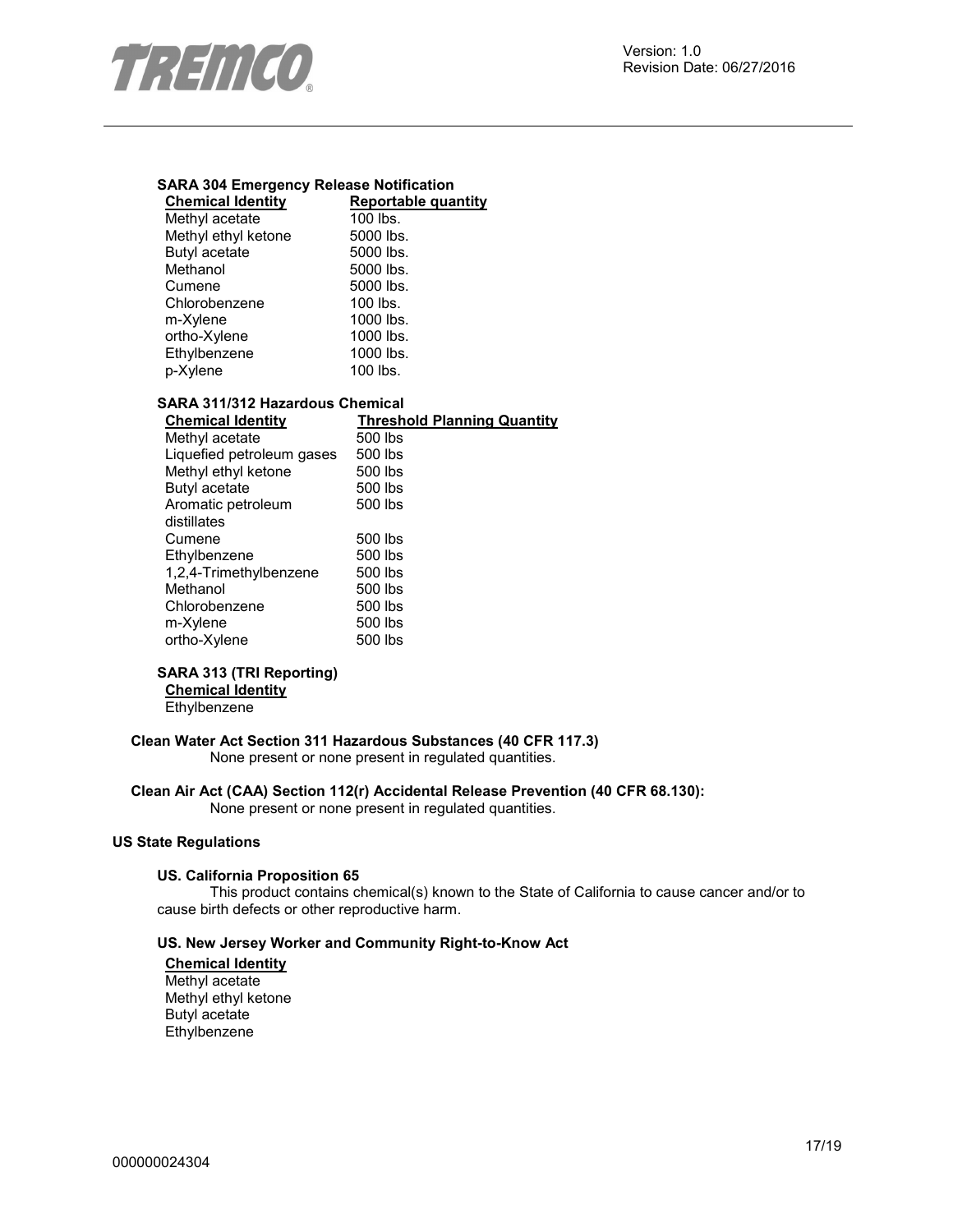

|  | US. Massachusetts RTK - Substance List |  |  |  |
|--|----------------------------------------|--|--|--|
|--|----------------------------------------|--|--|--|

**Chemical Identity**

Methyl acetate Methyl ethyl ketone Butyl acetate

## **US. Pennsylvania RTK - Hazardous Substances**

**Chemical Identity** Methyl acetate Methyl ethyl ketone Butyl acetate

#### **US. Rhode Island RTK**

**Chemical Identity**

Methyl ethyl ketone Butyl acetate

#### **Other Regulations:**

| <b>Regulatory VOC (less water</b> | 642 g/l |
|-----------------------------------|---------|
| and exempt solvent):              |         |
| VOC Method 310:                   | 46.50 % |

# **Inventory Status:**

All components in this product are listed on or exempt from the Inventory.

Canada DSL Inventory List: All components in this product are listed on or exempt from the Inventory.

EINECS, ELINCS or NLP: One or more components in this product are not listed on or exempt from the Inventory.

Japan (ENCS) List: One or more components in this product are not listed on or exempt from the Inventory.

China Inv. Existing Chemical Substances: All components in this product are listed on or exempt from the Inventory.

Korea Existing Chemicals Inv. (KECI): All components in this product are listed on or exempt from the Inventory.

Canada NDSL Inventory: One or more components in this product are not listed on or exempt from the Inventory.

Philippines PICCS: All components in this product are listed on or exempt from the Inventory.

US TSCA Inventory: **All components in this product are listed on or** All components in this product are listed on or exempt from the Inventory.